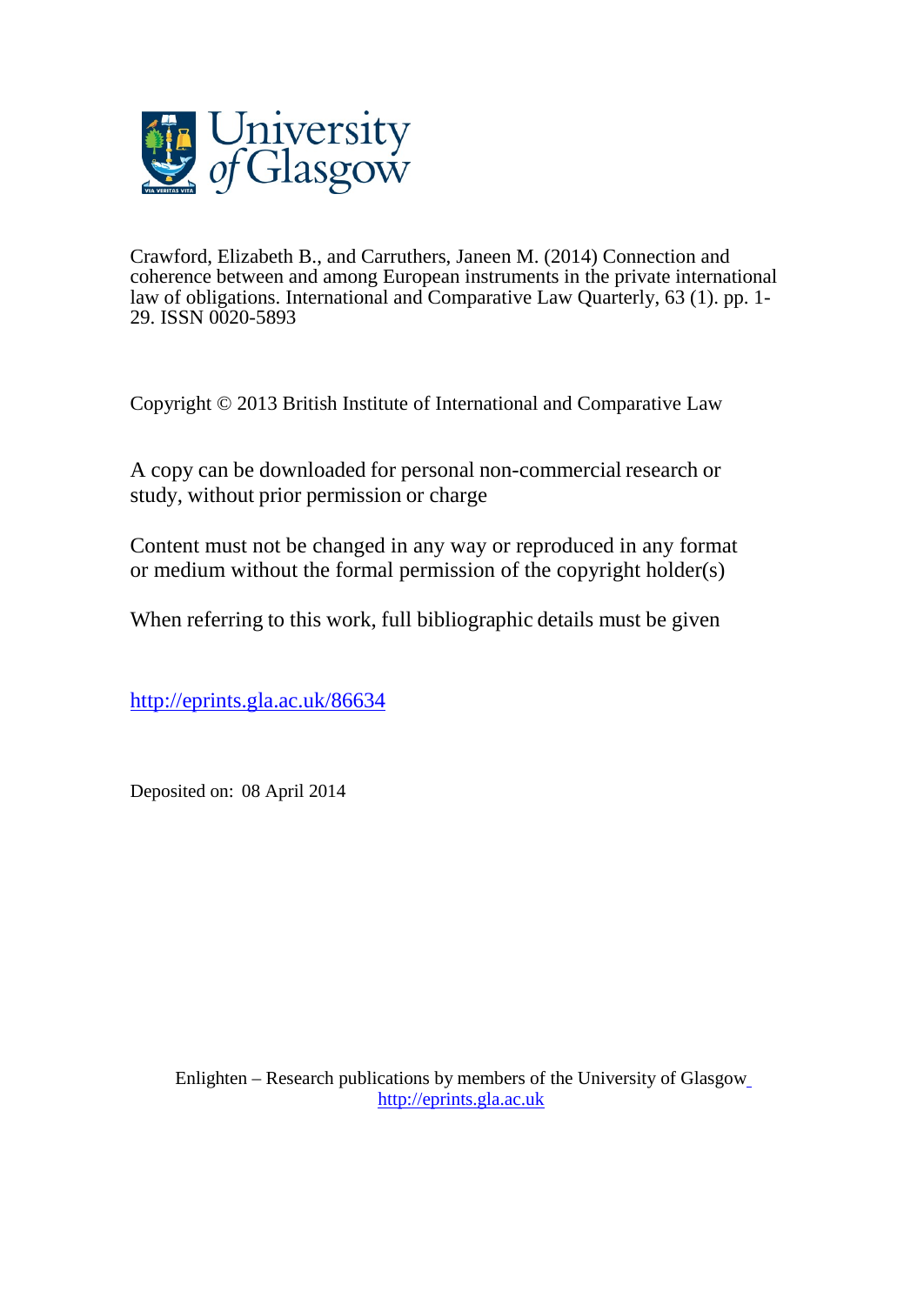http://journals.cambridge.org/ILQ

Additional services for *International and Comparative Law Quarterly:*

Email alerts: Click here Subscriptions: Click here Commercial reprints: Click here Terms of use : Click here



# **CONNECTION AND COHERENCE BETWEEN AND AMONG EUROPEAN INSTRUMENTS IN THE PRIVATE INTERNATIONAL LAW OF OBLIGATIONS**

Elizabeth B Crawford and Janeen M Carruthers

International and Comparative Law Quarterly / Volume 63 / Issue 01 / January 2014, pp 1 - 29 DOI: 10.1017/S0020589313000365, Published online: 14 November 2013

**Link to this article:** http://journals.cambridge.org/abstract\_S0020589313000365

# **How to cite this article:**

Elizabeth B Crawford and Janeen M Carruthers (2014). CONNECTION AND COHERENCE BETWEEN AND AMONG EUROPEAN INSTRUMENTS IN THE PRIVATE INTERNATIONAL LAW OF OBLIGATIONS . International and Comparative Law Quarterly, 63, pp 1-29 doi:10.1017/S0020589313000365

**Request Permissions :** Click here

CAMBRIDGE JOURNALS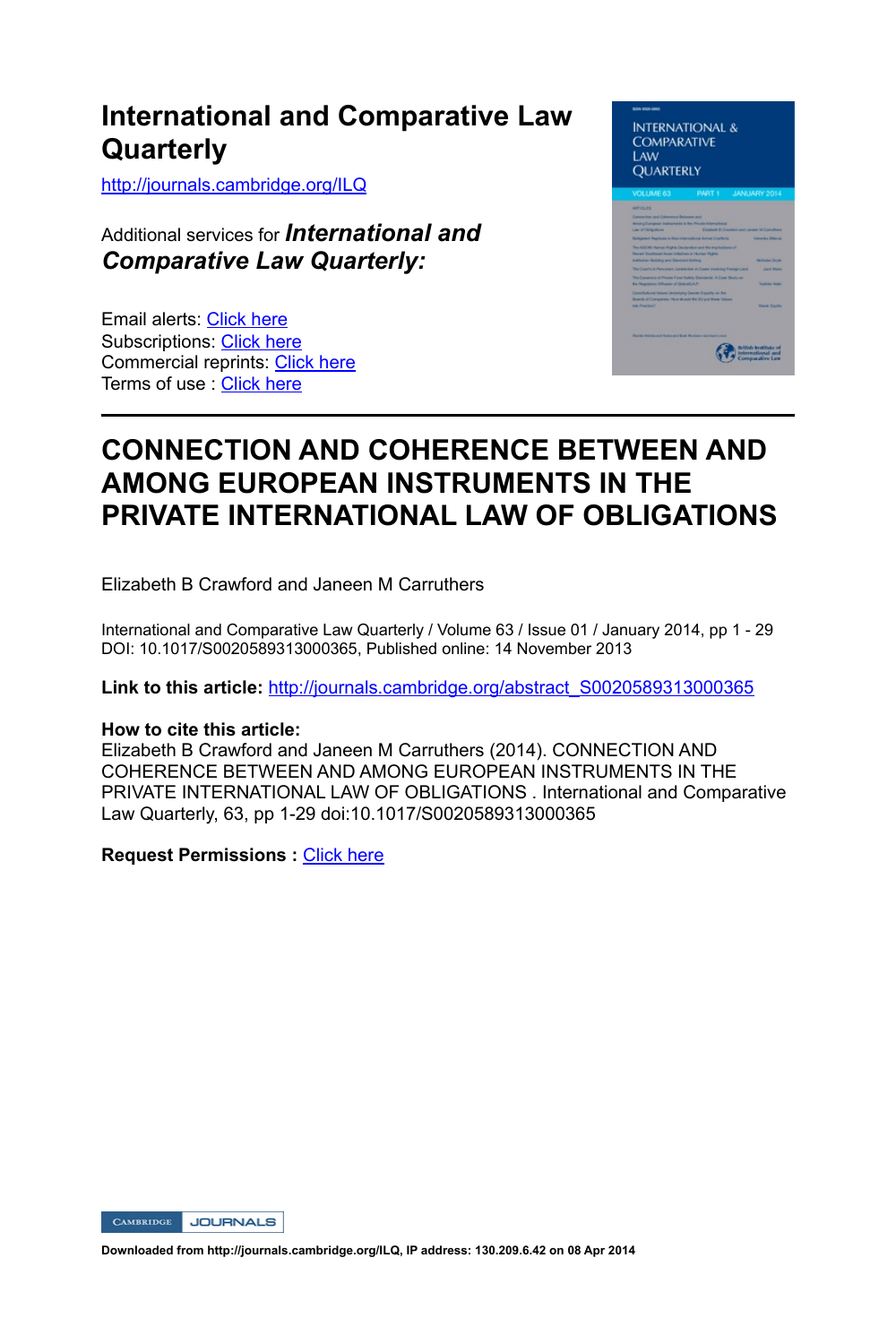# CONNECTION AND COHERENCE BETWEEN AND AMONG EUROPEAN INSTRUMENTS IN THE PRIVATE INTERNATIONAL LAW OF OBLIGATIONS

#### ELIZABETH B CRAWFORD\* AND JANEEN M CARRUTHERS\*\*

Abstract This article considers points of connection and coherence between and among the Rome I Regulation, the Rome II Regulation, and Regulation 1215, and relevant predecessor instruments. The degree of consistency in aim, design and detail of conflict of laws rules is examined, vertically (between/ among consecutive instruments) and horizontally (across cognate instruments). Symbiosis between instruments is explored, as is the interrelationship between choice of court and choice of law. Disadvantaged parties, and the cohesiveness of their treatment under the Regulations, receive particular attention.

Keywords: coherence, connection, continuity, disadvantaged parties, Regulation 1215, Rome I Regulation, Rome II Regulation.

#### I. INTRODUCTION

Since 17 December  $2009$ ,<sup>1</sup> there have been two companion regulations, furnishing for EU Member States rules of applicable law to govern issues arising out of contractual and non-contractual obligations, respectively, Regulation (EC) No 593/2008 of the European Parliament and of the Council of 17 June 2008 on the law applicable to contractual obligations ('the Rome I Regulation') and Regulation (EC) No 864/2007 of the European Parliament and of the Council of 11 July 2007 on the law applicable to non-contractual obligations ('the Rome II Regulation'). The Rome Regulations, together with Council Regulation (EC) No 44/2001 of 22 December 2000 on jurisdiction and the recognition and enforcement of judgments in civil and commercial matters ('the Brussels Regulation'), form a triangle of rules governing cases in all Member State courts, in virtually<sup>2</sup> the whole area of the private international

[ICLQ vol 63, January 2014 pp 1–29] doi:10.1017/S0020589313000365

<sup>\*</sup> Professor of International Private Law, University of Glasgow, Elizabeth.Crawford@ glasgow.ac.uk; \*\* Professor of Private Law, University of Glasgow, Janeen.Carruthers@ glasgow.ac.uk.

<sup>1</sup> Regulation (EC) No 593/2008 of the European Parliament and of the Council of 17 June 2008 on the law applicable to contractual obligations, art 28 (as amended by Corrigendum of

<sup>&</sup>lt;sup>2</sup> See exclusions from scope of instrument in Rome I Regulation, art 1.2 and 1.3; Rome II Regulation, art 1.2 and 1.3, and Regulation 1215 (q.v.) art 1.2.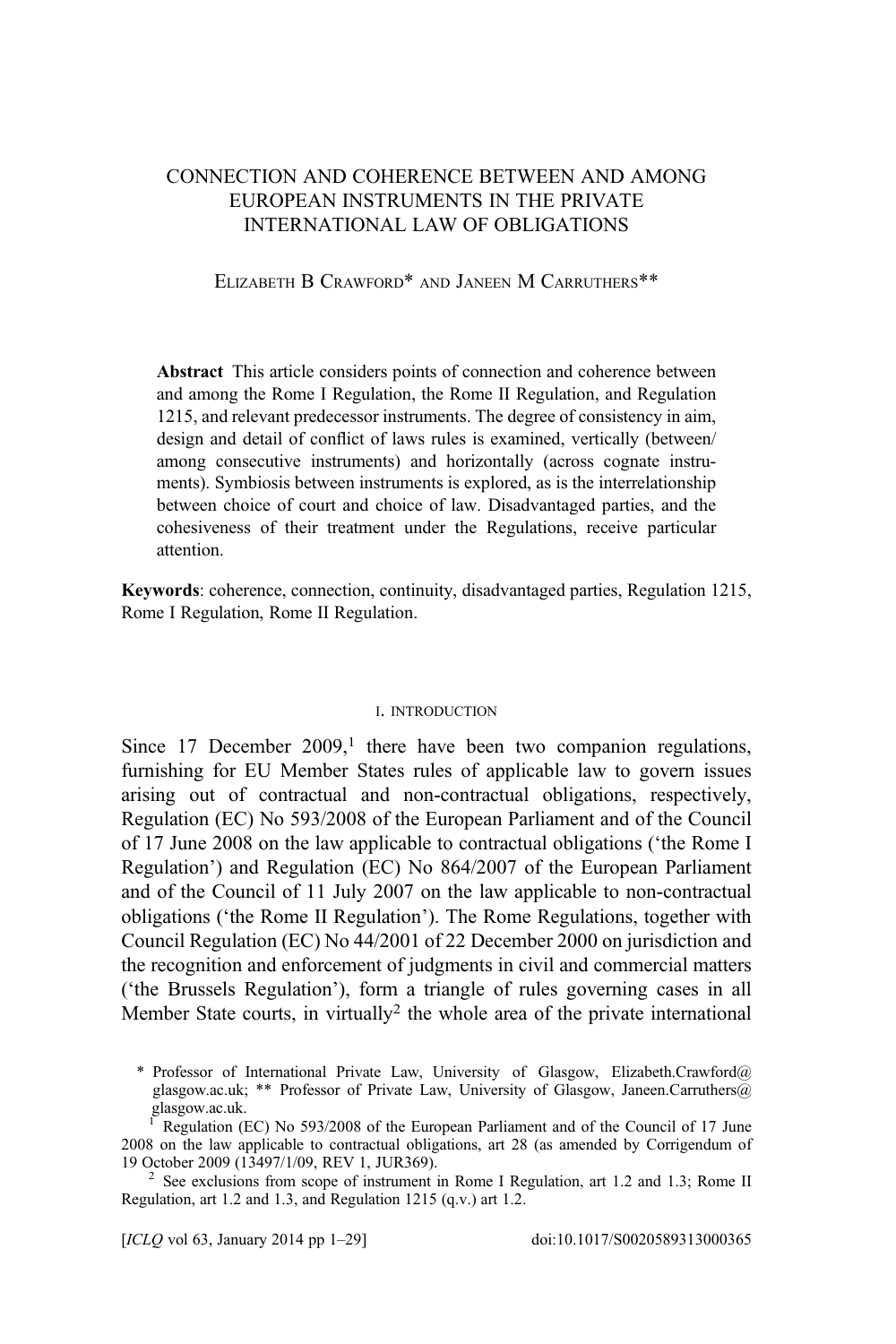law of obligations. In respect of legal proceedings to be instituted on or after 10 January 2015, the third side of the private international law triangle—the jurisdiction and judgments arm—will be constituted by Regulation (EU) No 1215/2012 of the European Parliament and of the Council of 12 December 2012 on jurisdiction and the recognition and enforcement of judgments in civil and commercial matters (recast) $3$  ('Regulation 1215').

This article searches for continuity in interpretation between and among the Rome I Regulation, the Rome II Regulation, and Regulation 1215 and, in the case of the Rome I Regulation and Regulation  $1215<sup>4</sup>$ , the predecessor conventions;<sup>5</sup> it also strives to identify among these instruments points of connection and coherence as to substance, and to detect inconsistencies and gaps, if and where they occur. Symmetry or asymmetry between Rome I and Rome II will be scrutinized; points of congruence at the Rome/Brussels crossroads noted; and symbiosis between and among the instruments examined. Disadvantaged parties, and the cohesiveness of their treatment under the Regulations, will receive particular attention in Section IV.

#### II. CONTINUITY OF INTERPRETATION

One aim of the process of harmonization of the rules of jurisdiction and choice of law in the law of obligations is the creation of consistency of interpretation between and among the relevant instruments. This consistency in general aim, approach, design, detail of rules, and meaning might be vertical (ie between/ among consecutive instruments dealing with and refining the rules relative to a given topic, such as exemplified by the Rome I Convention/Rome I Regulation, or the 1968 Brussels Convention/Brussels Regulation/Regulation 1215) or it might be horizontal (that is, cross-fertilization between instruments dealing with related subjects, such as Rome I Regulation/Rome II Regulation). As the cohort of instruments grows, there may be found both vertical and horizontal continuity of interpretation, as for example, where a provision in an applicable law instrument ('the Rome family') clearly derives from a provision in a jurisdiction instrument ('the Brussels family'), and may benefit from the interpretation accorded thereto in successive jurisdiction instruments.6

<sup>&</sup>lt;sup>3</sup> OJ 20 December 2012, L351/1. See for background EB Crawford and JM Carruthers, 'Brussels I bis – the Brussels I Regulation recast: closure (for the foreseeable future)' 2013 SLT

<sup>(</sup>News) 89.<br><sup>4</sup> On matters of jurisdiction and judgment enforcement, reference in this article principally will<br>be to Regulation 1215, but also, where specified, to the Brussels Regulation.

 $5$  1968 Brussels Convention on jurisdiction and the enforcement of judgments in civil and commercial matters ('Brussels Convention'); and 1980 Rome Convention on the Law Applicable

 $<sup>6</sup>$  A form of parallel continuity is represented by the 1988 Lugano Convention on jurisdiction</sup> and enforcement of judgments in civil and commercial matters (horizontal continuity with the 1968 Brussels Convention), and by the 2007 Lugano II Convention (vertical continuity with Lugano I; and horizontal continuity with the Brussels Regulation).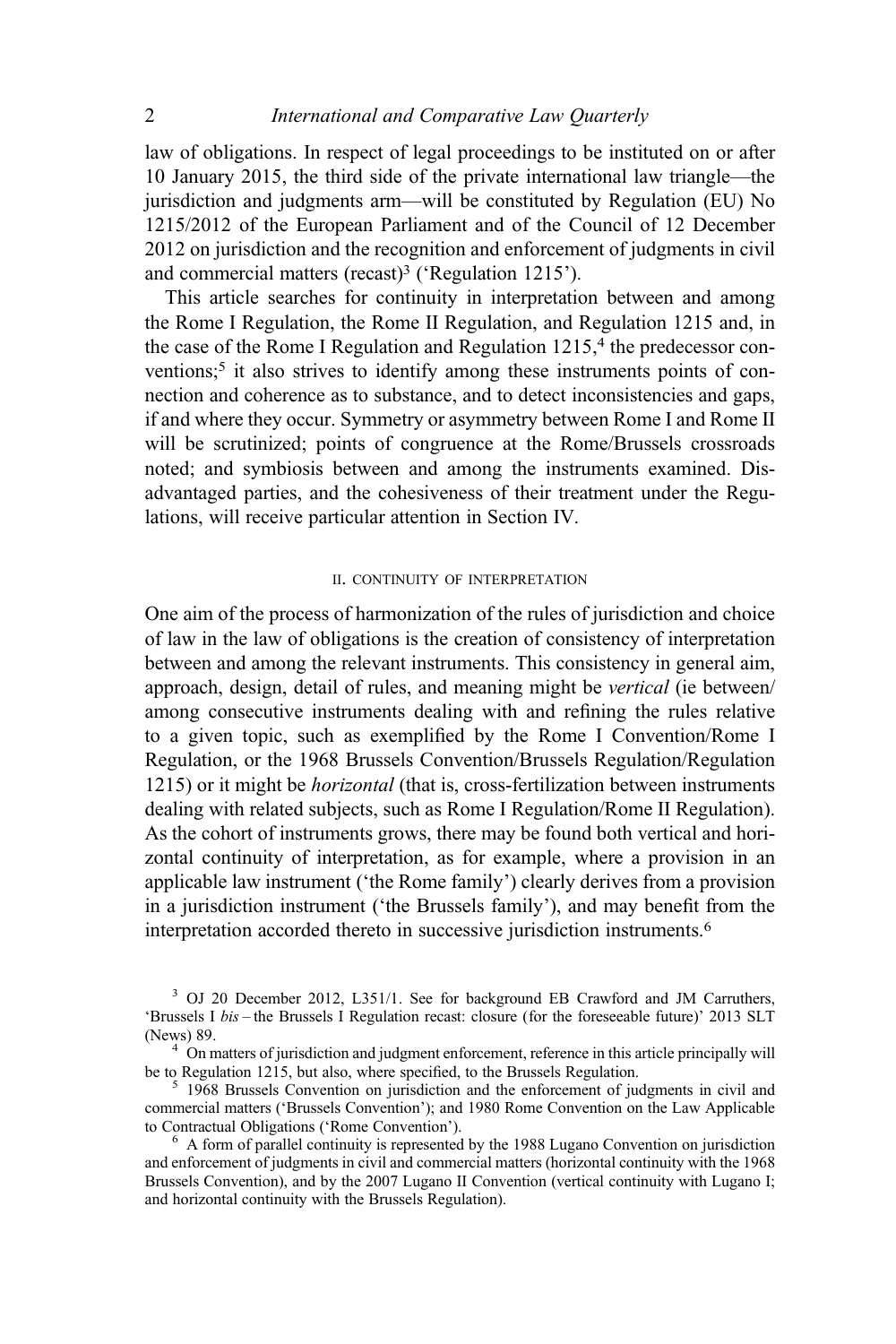#### A. Vertical Continuity

In civil and commercial jurisdiction generally, and in choice of law in contract, there has been an historical progression from Convention to Regulation; and in the case of jurisdiction, from Regulation to recast Regulation.

## 1. The Brussels family

By Recital (34) of Regulation 1215,

Continuity between the 1968 Brussels Convention, Regulation (EC) No 44/2001 and this Regulation should be ensured, and transitional provisions should be laid down to that end. The same need for continuity applies as regards the interpretation by the Court of Justice of the European Union of the 1968 Brussels Convention and of the Regulations replacing it.7

This encompasses two aspects of vertical continuity: first, the temporal scope of application of each succeeding instrument, including transitional provisions, and, secondly, judicial interpretation of the instrument where an identical or similar form of words is found in succeeding instruments. Vertical continuity in the second sense is readily seen in the evolution of jurisdictional provisions from the 1968 Brussels Convention through the Brussels I Regulation to Regulation 1215.<sup>8</sup> Where a provision in a subsequent instrument is intended to be equivalent in purpose to one in a predecessor instrument (allowing for modest semantic refinement), weight should be given to pre-existing decisions of the Court of Justice of the European Union and of national courts, which were interpretative of the earlier provision. General approbation of the principle of vertical continuity was contained in the Brussels Regulation vis-à-vis the 1968 Brussels Convention, and is plain in Regulation 1215 with regard to the Brussels Regulation and the Convention.<sup>9</sup>

Regulation 1215 follows the Brussels Regulation in structure, and the content of a number of provisions is repeated verbatim, although many of the core jurisdiction provisions have been renumbered, viz.: the general rule of jurisdiction that a person domiciled in a Member State shall be sued in that state is found in Article 4 (ex-Article 2); rules of special jurisdiction, providing alternative grounds of jurisdiction at the claimant's option, based on a close connection between the court and the action, or in order to facilitate the sound administration of justice are located in Article  $7$  (ex-Article  $5)$ ;<sup>10</sup>)

 $<sup>7</sup>$  For vertical continuity between the 1968 Brussels Convention and the Brussels Regulation, see Brussels Regulation, recital (19).</sup>

 $8$  Equally, it must be borne in mind that evolutionary change in the core European instruments may be deliberately eschewed in rules applicable domestically within a given Member State. See eg Fishers Services Ltd v All Thai'd Up Ltd t/a Richmond House Hotel 2013 GWD 13-273.

<sup>&</sup>lt;sup>9</sup> Regulation 1215, recital (34).<br><sup>10</sup> Supplemented, however, by a new ground of jurisdiction in respect of civil claims for the recovery, based on ownership, of cultural objects (art 7.4).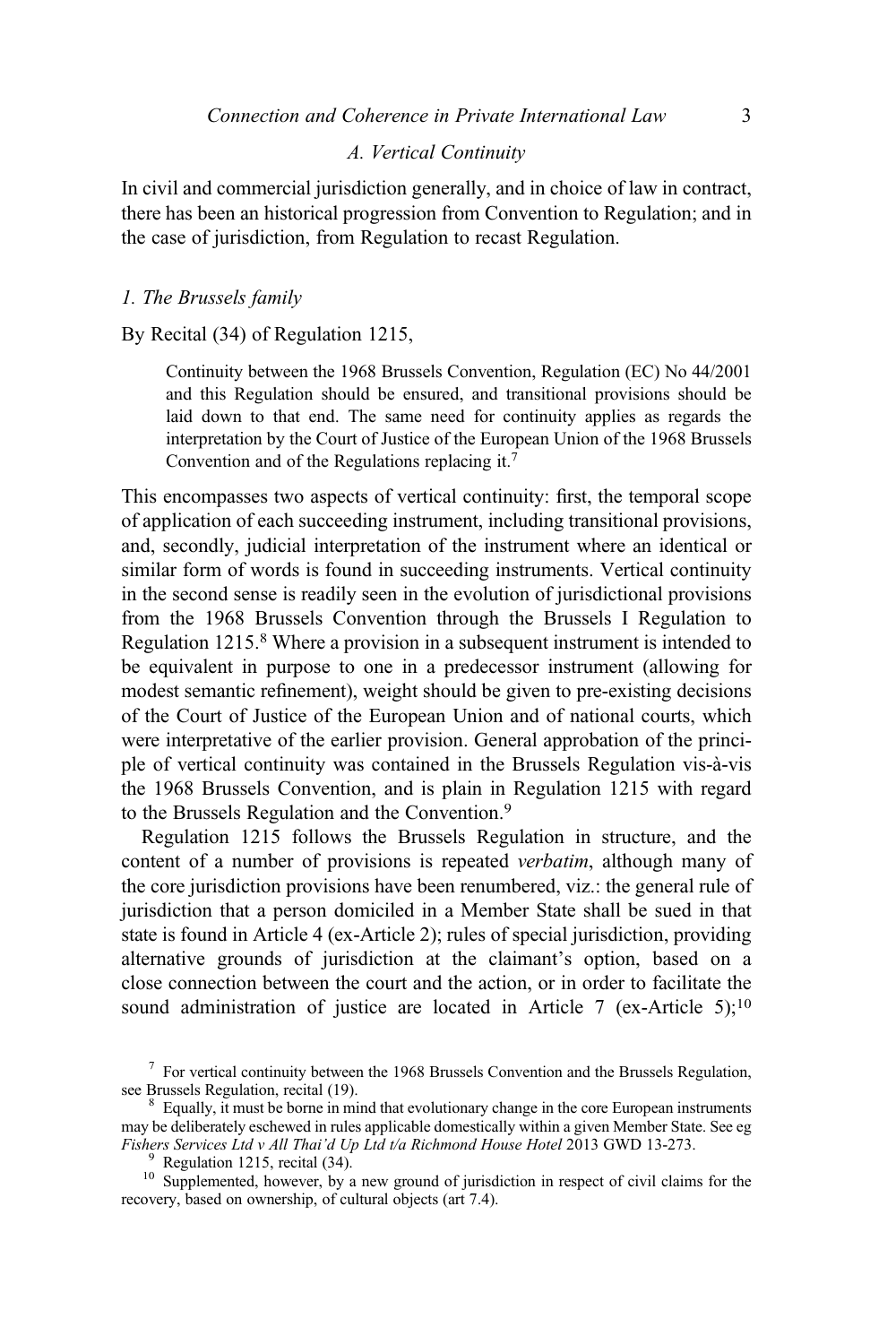the prorogation of jurisdiction provisions are to be found in Articles 25 and 26 (ex-Articles 23 and 24); the rules on exclusive jurisdiction are contained in Article 24 (ex-Article 22); and the lis pendens system is set out in Articles 29–32 (ex- Articles 27–30). Chapter III, concerning recognition and enforcement, begins at Article 36 (ex-Article 33).

There are many examples of vertical continuity of expression extending back to the 1968 Brussels Convention, such as the circumstances in which consumer jurisdiction provisions are triggered, $11$  a point raised in 2009, by way of reference from Austria to the European Court of Justice in *Ilsinger* v Dreschers.<sup>12</sup> The facts of *Ilsinger* were on all fours with *Engler v Janus*,<sup>13</sup> decided by the ECJ in 2005 on the meaning and scope of application of Article 13.1.3 of the Brussels Convention, a provision which was substantially reenacted, first, in the Brussels Regulation, Article 15.1.c, and more recently in Regulation 1215, Article 17.1.c. Although the threshold wording in both Regulations is somewhat simpler than in the original, all three instruments demand that for the protective jurisdiction rule to apply, a contract shall have been concluded by the consumer with a commercial/professional party.

In Ilsinger, it was necessary to decide whether Article 15.1.c of the Brussels Regulation had to be interpreted in the same way as Article 13.1.3 of the Brussels Convention in Engler, or whether the later provision might be interpreted differently by reason of its partially different wording.<sup>14</sup> Since the ECJ already had departed from the principle of continuity of interpretation where differences in wording between instruments were substantial,<sup>15</sup> the question in Ilsinger was whether the modified wording of the Regulation, combined with strengthened resolve to protect consumers, justified a different interpretation. The ECJ observed<sup>16</sup> that, since the Brussels Regulation largely replaced the Brussels Convention, the Court's interpretation of the Convention extended to the Regulation, where its provisions and those of the Convention could be treated as equivalent. The same approach can confidently be expected to be taken, should corresponding circumstances arise for decision under Regulation 1215. Where there has been vertical continuity of expression over three generations of an instrument, this interpretative approach is likely to be more entrenched still.

<sup>&</sup>lt;sup>11</sup> With regard to disadvantaged parties, the provisions in Regulation 1215 concerning insured parties appear in arts 10–16 (ex-arts 8–14); those concerning consumers in arts 17–19 (ex-arts 15–17); and those in respect of employees in arts 20–23 (ex-arts 18–21). See further Section IV,

below.<br><sup>12</sup> Renate Ilsinger v Martin Dreschers, acting as administrator in the insolvency of Schlank &<br>Schick GmbH Case C-180/06 OJ 2009 C153/3, [2009] ECR 1-3961.

<sup>&</sup>lt;sup>13</sup> Engler v Janus Versand GmbH Case C-27/02 [2005] ECR 1-481.<br><sup>14</sup> See Opinion of Advocate General Trstenjak, *Renate Ilsinger v Martin Dreschers* Case C-180/06 [2009] ECR 00, paras 36–37.

<sup>&</sup>lt;sup>15</sup> Glaxosmithkline and another v Rouard Case C-462/06 [2008] ICR 1375.<br><sup>16</sup> Renate Ilsinger v Martin Dreschers Case C-180/06 OJ 2009 C153/3, [2009] ECR 1-3961, para. 41.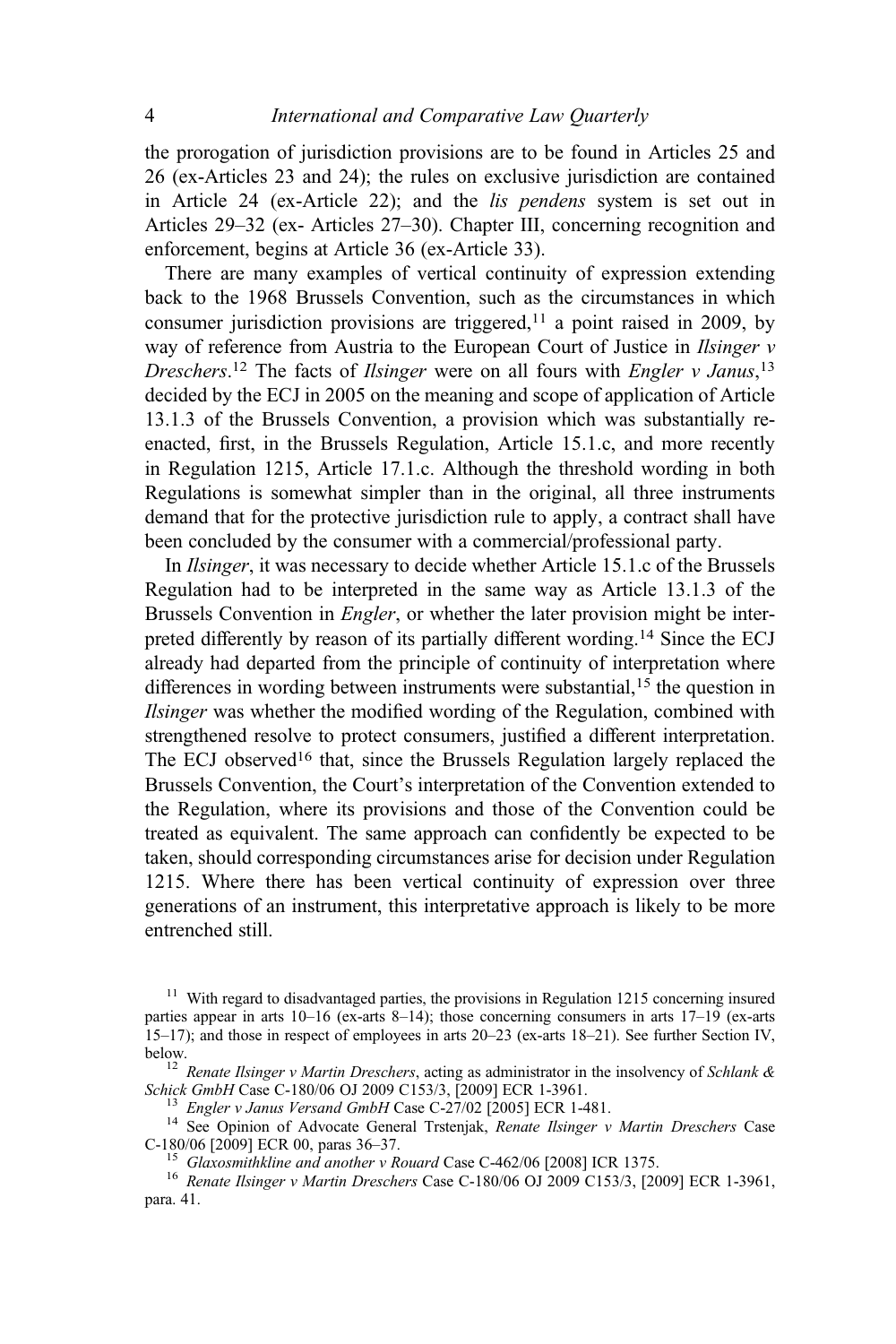Yet a granddaughter instrument may *depart* from her ancestors in order to bolster a principle or policy, by means of addition, deletion or substantial rephrasing of a rule. For example, a significant change effected by Regulation 1215 is the extension of consumer-protective jurisdiction which, by virtue of Article 18.1, may be established in the court of the consumer's domicile, not only against an EU domiciled defendant, or a non-EU domiciled defendant having an EU-established branch or agency, but also against a non-EU domiciled defendant. Likewise, by Article 21.2, a non-EU domiciled employer may be sued by his employee in a court of the Member State in which the employee habitually carries out his work, or last did so, or in the courts for the place where the business which engaged the employee is or was situated.<sup>17</sup> A further example of departure from a predecessor instrument in order to strengthen an accepted policy is found in Regulation 1215, Chapter III, Section 3. In the Brussels Regulation, challenge, at the point of enforcement, to the jurisdiction of the court of origin was extended via Article 35 to consumers and insured persons, but not to employees. Under the granddaughter instrument, however, such challenge is permitted if the exercise of jurisdiction of the court of origin conflicts with Section 5 of Chapter II (jurisdiction over individual contracts of employment).<sup>18</sup>

Evidence in favour of the embedding of a policy is the elevation of a provision from a subordinate position, as part of a general article, to the status of a bespoke, freestanding article(s), such as can be traced in the matter of jurisdiction pertaining to individual contracts of employment, from Article 5.1 of the 1968 Brussels Convention, through Articles 18–21 of the Brussels Regulation, to Articles 20–23 of Regulation 1215. But it is noteworthy that, essentially, the wording and import of these elevated provisions have not changed markedly over 50 years.

#### 2. The Rome family

Turning to choice of law, there is no general approbation in the Rome I Regulation of the principle of vertical continuity between that Regulation and the Rome Convention, such as was contained in the Brussels Regulation with regard to the 1968 Brussels Convention, and in Regulation 1215 in relation to the Brussels Regulation and the Convention. Nonetheless, it would seem perverse if vertical continuity did not operate in relation to identical, or broadly equivalent provisions.

By way of example, the difference in import between the wording in the Rome I Convention, Article 3.1 ('the choice must be express or demonstrated with reasonable certainty'), and that in the Rome I Regulation, Article 3

<sup>&</sup>lt;sup>17</sup> There is no equivalent extension of jurisdiction with regard to non-EU domiciled insurers beyond the pre-existing 'branch, agency' concession contained in art 11.2 of Regulation 1215. <sup>18</sup> See further Section IV, below.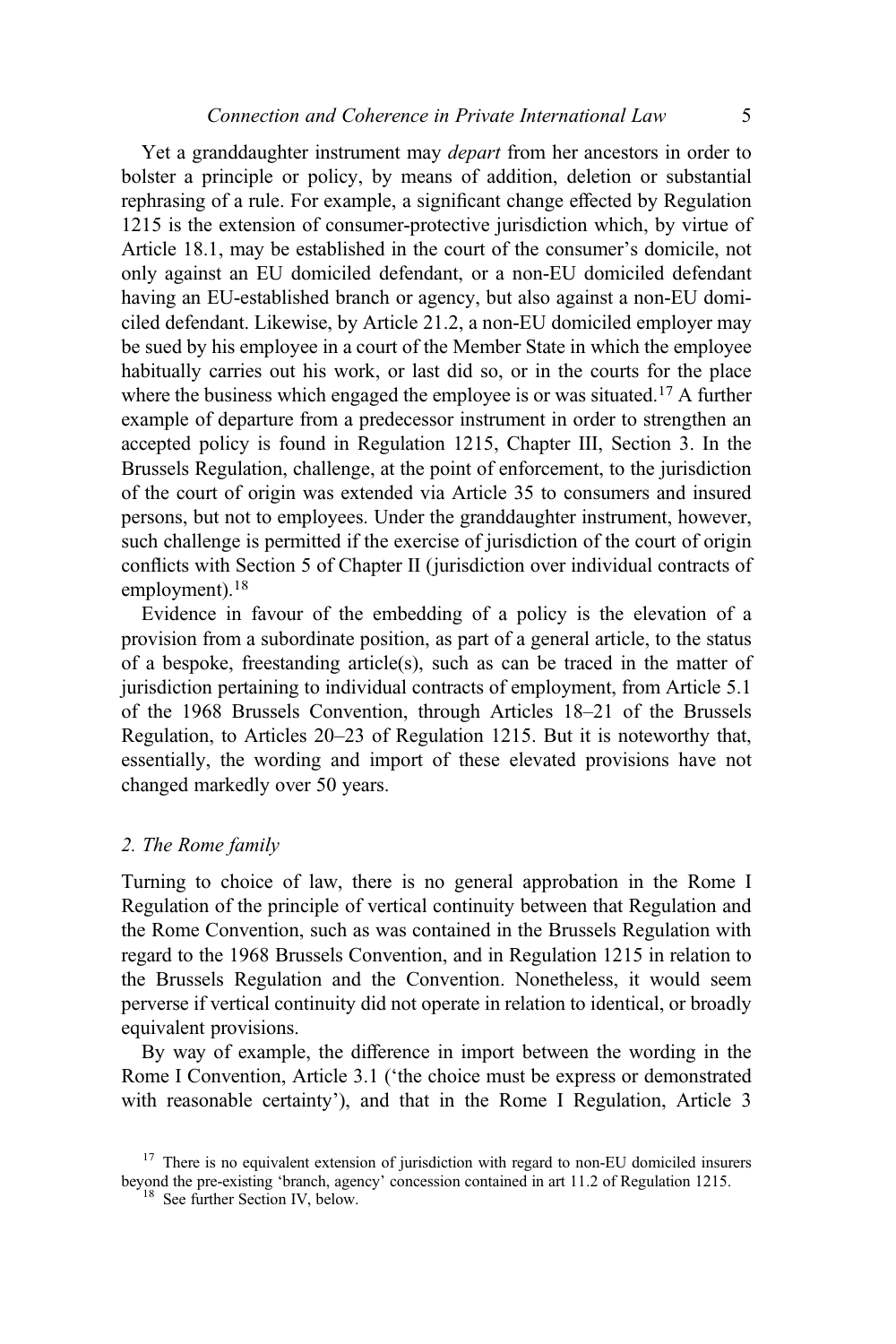('the choice shall be made expressly or clearly demonstrated') is almost certainly a matter of semantics. Cooke J in Caterpillar Financial Services Corp v SNC Passion,<sup>19</sup> adhered strictly to the terms of Article 3.3 of the Rome Convention when enforcing a contract of loan, Article 3.3 not being applicable unless all pertinent aspects of the situation were connected with one other single law.20 Although the language of Article 3.3 of the Rome I Regulation is briefer than that employed in the Convention, the essence is the same, and in terms of recital (15) of the Regulation, Article 3.3 should be construed in the same way as was the corresponding provision of the Convention. In contrast, Article 4.2 of the Rome I Regulation, though it gives to the 'characteristic performer' of a contract a cameo role, does not cast him as a character of central importance, as did Article 4.2 of the Rome Convention. Article 4, in its original and later manifestations, is an interesting example of evolution, in that the 'family likeness' is apparent, but there are certain distinguishing features. The extent to which there is significant divergence between Articles 4 of the Convention and of the Regulation marks the limit of influence of earlier (national) interpretations.

Vertical continuity is exhibited to some extent with regard to contracts for the carriage of goods. Recital 22 of the Regulation directs that the definition of a contract for the carriage of goods, set out in Article 4.4 of the Rome Convention, shall operate for the purposes of the Regulation. However, there is a significant difference in substantive treatment between mother and daughter instruments in that contracts of carriage, both of goods and persons, are now subject to a specific, discrete rule (Article 5) rather than being assigned a subordinate position within the general applicable law rule in Article 4; in addition, in an important particular (the outcome should the principal rule fail), the rule diverges in substance.

Material redesign of the mandatory rules tool is clearly to be seen in Article 9 of the Rome I Regulation. The changes demonstrated by Article 9 are more than cosmetic, in order to address the misgivings held by those states which entered reservations in relation to Article 7.1 of the Rome Convention. Article 9 constitutes a new approach to an old, important problem, viz. the extent to which it is justifiable to permit as possibly determinative a law or policy which is neither that of the lex fori nor of the lex causae.

Notably, with regard to choice of law concerning non-contractual obligations, there is an absence of vertical continuity. In hailing the successful completion of the Rome II negotiations, the European Parliament's Rapporteur made much of the fact that it was the first time that a regulation in the field of

<sup>&</sup>lt;sup>19</sup> [2004] EWHC 569 (Comm); [2004] 2 Lloyd's Rep. 99.<br><sup>20</sup> The fact that the parties have chosen a foreign law shall not, where all the other elements relevant to the situation at the time of the choice are connected with one country only, prejudice 'mandatory rules' of that country.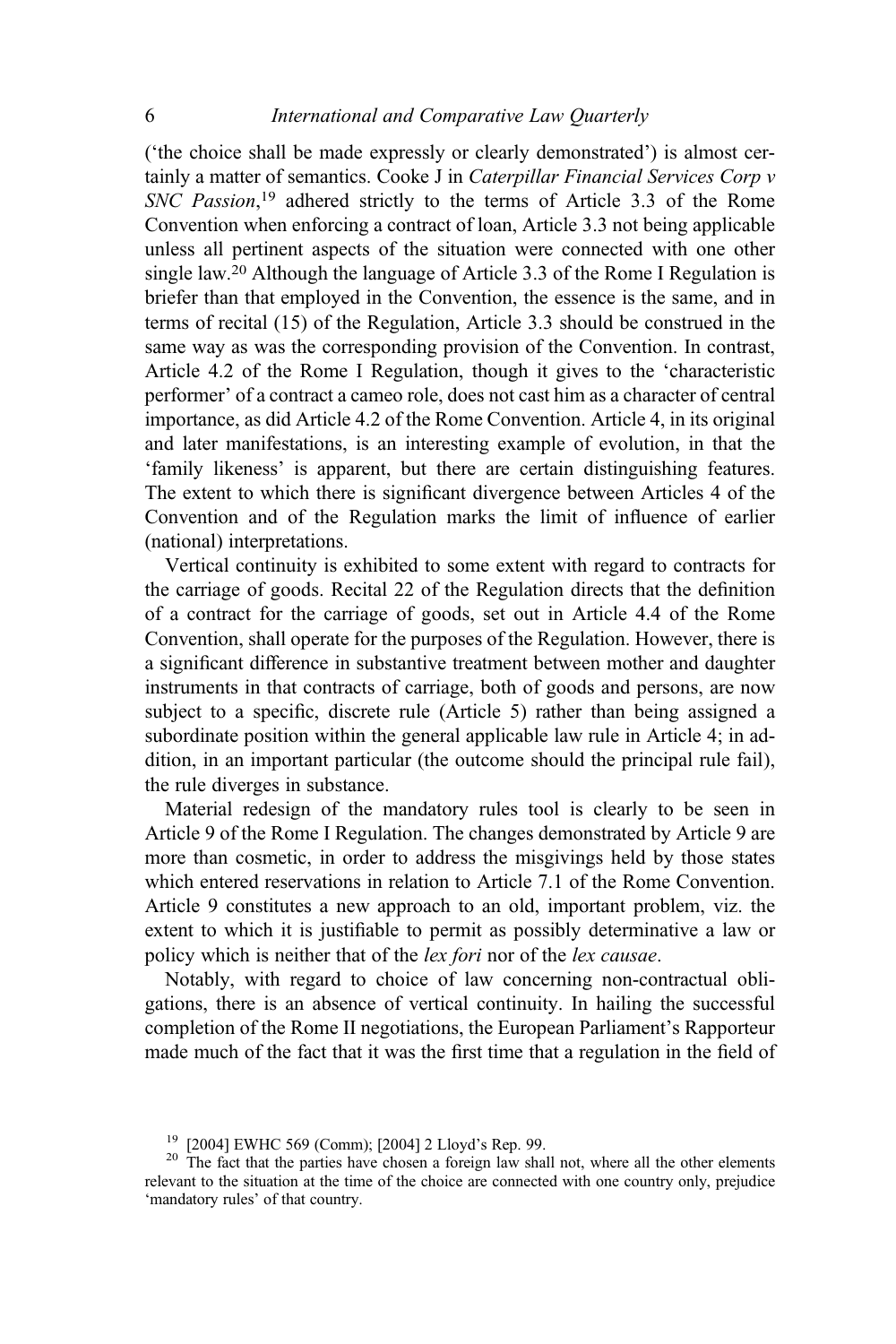judicial cooperation in civil and commercial matters had come into being without a predecessor international convention.<sup>21</sup>

#### B. Horizontal Continuity

Replication and reiteration of certain rules horizontally across instruments is apparent,22 for reasons of principle, consistency and practicality. Horizontal continuity may be expressly directed in an instrument, as, for example, in recital (7) of the Rome I Regulation:<sup>23</sup>

The substantive scope and the provisions of this Regulation should be consistent with Council Regulation (EC) No 44/ 2001 of 22 December 2000 on jurisdiction and the recognition and enforcement of judgments in civil and commercial matters (Brussels I) and Regulation (EC) No 864/2007 of the European Parliament and of the Council of 11 July 2007 on the law applicable to noncontractual obligations (Rome II).

Where a principle set in one instrument is imitated in another, the effect is to affirm and consolidate that principle.<sup>24</sup>

Some repetition of principles across instruments is more than the mere insertion of boilerplate clauses as, for example, the provisions in Rome I and Rome II concerning mandatory rules. While Article 16 of Rome II clearly is modelled on the mandatory rule tool contained in Article 7.2 of the Rome Convention, because Rome II, ironically, pre-dates the Rome I Regulation, it lacks an autonomous definition such as is provided by Article 9.1 of Rome I Regulation. Article 14.2 of Rome II appears to be a progeny of Article 3.3 of the Rome Convention, and so an argument could be made that a case interpreting Article 3.3 of the Convention legitimately could be used to interpret the corresponding provision for non-contractual obligations. But the fact that Article 3.3 of the Convention has been superseded by Article 3.3 of the Regulation means that Article 14.2 of Rome II now must be construed in

clause). <sup>23</sup> cf recital (7) Rome II. Regulation 1215 has no horizontal continuity provision.<br><sup>24</sup> eg in the subject of awards of damages in contractual and non-contractual disputes. cf Rome I Regulation, art 12.1.c and Rome II Regulation, art 15c, both shifting power to fix the award of damages in favour of the *lex causae*. For background in relation to the rule in non-contractual obligations, see Harding v Wealands [2007] 2 AC 1; G Panagopoulos, 'Substance and Procedure in Private International Law' (2005) 1(1) JPrivIntlL 69; JM Carruthers, 'Damages in the Conflict of Laws – the Substance and Procedure Spectrum: Harding v Wealands' (2005) 1(2) JPrivIntlL 323; and R Weintraub, 'Choice of Law for Quantification of Damages: A Judgment of the House of Lords makes a Bad Rule Worse' (2007) 43 TexasIntlLJ 311l.

<sup>&</sup>lt;sup>21</sup>  $\lt$ [http://dianawallismep.org.uk/en/article/2007/063886/rome-ii-a-](http://dianawallismep.org.uk/en/article/2007/063886/rome-ii-a-first)first>.<br><sup>22</sup> eg in applicable law in obligations: Rome I, art 18 = Rome II, art 22 (burden of proof); Rome I, art  $20 =$  Rome II, art  $24$  (exclusion of *renvoi*); Rome I, art  $21 =$  Rome II, art  $26$  (public policy); Rome I, art  $22 =$ Rome II, art  $25$  (states with more than one legal system); Rome I, art  $23$  = Rome II, art 27 (other provisions of Community law); Rome I, art 25 = Rome II, art 28 (relationship with other international conventions); and Rome I, art  $27 =$  Rome II, art 30 (review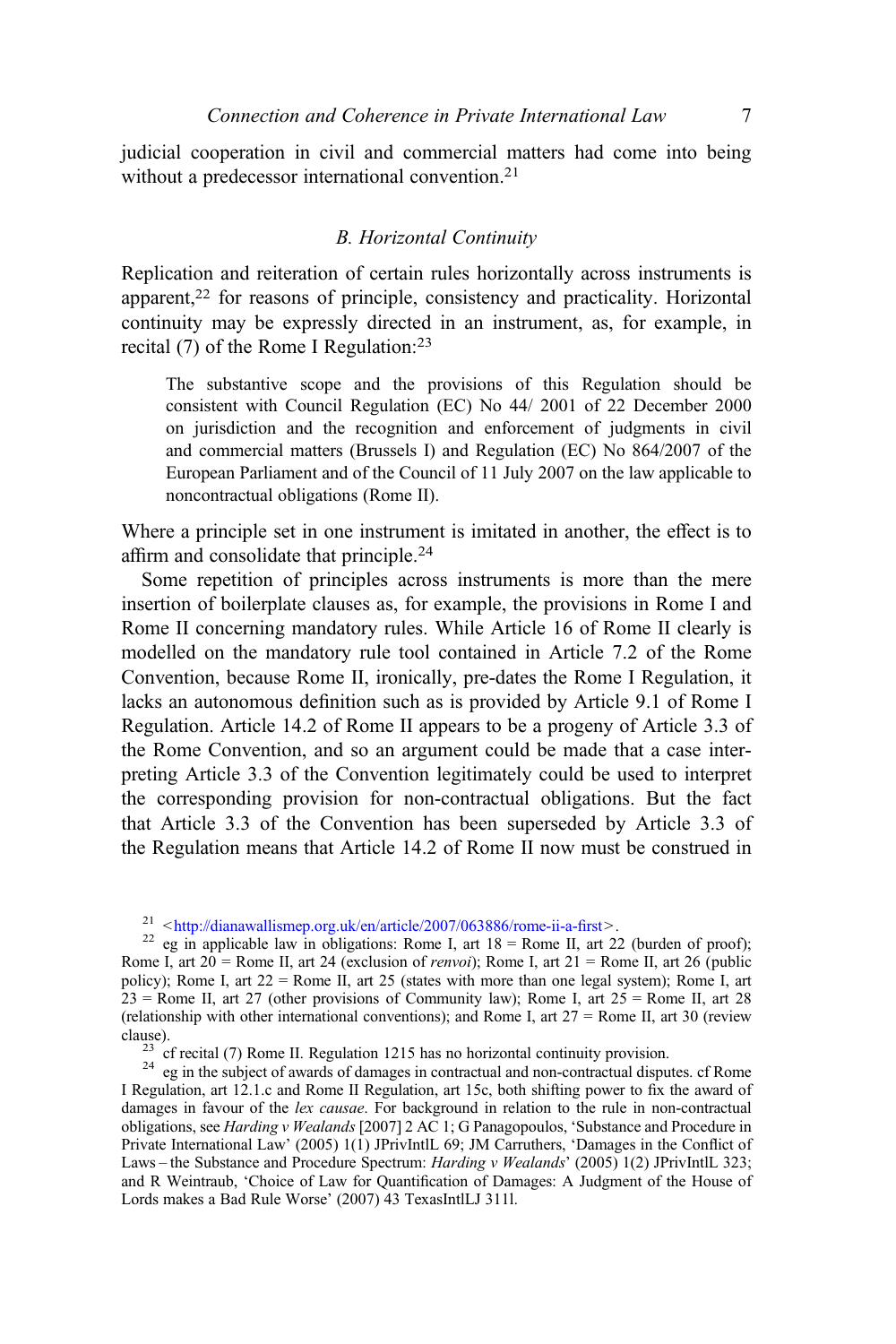light of, and arguably consistently with, the equivalent rule in the Rome I Regulation.

Horizontal continuity of autonomous definitions is not yet apparent. Although there is growing incidence of the use of autonomous definitions for the purposes of an individual instrument, there is little evidence yet of the presence of definitions which are autonomous to the entire corpus of the European regime of private international law. For example, the provision of definitions of 'habitual residence' for the purposes of Rome I (Article 19) and Rome II (Article 23) is noteworthy, but their use is strictly limited to the purposes of the Regulation in which they appear.

## C. Horizontal Consistency and Consensus

It seems not unreasonable to speculate that when a new provision emerges in an instrument, assistance in interpreting it may be had not only from predecessor instruments in the vertical line (if such exist), but also on the horizontal plane, so as to ensure consistency and coherence.

In this context one may consider interpretation of the critical phrase in Article 9.3 of the Rome I Regulation, viz. the 'law of the country where the obligations arising out of the contract have to be or have been performed'. In interpreting Article 9.3, that is, for the purposes of applicable law, is it legitimate to draw assistance from Regulation 1215, Article 7.1.b (ex-Brussels Regulation, Article 5.1.b), directing that unless otherwise agreed the place of performance of the obligation in question shall be, depending on the nature of contract, the place of delivery of goods or of provision of services? It would seem perverse for a judge vested with special jurisdiction in contract under Article 7.1.b to conclude for choice of law purposes under Article 9.3 of Rome I, that 'the law of the country where the obligations arising out of the contract have to be or have been performed' was other than the place of delivery of goods, or provision of services, as appropriate.<sup>25</sup> Similarly, in tort, the acceptance of jurisdiction by a forum on the ground of its being the place of occurrence of harm, actual or threatened, under Article 7.3 (ex-Brussels Regulation, Article 5.3) might be thought properly to influence that court's approach to the interpretation of 'the country in which the damage occurs' for the purpose of Article 4.1 of Rome II. Recitals (7) of the Rome I Regulation, and of the Rome II Regulation, respectively, seem to endorse such holistic consistency of interpretation.

In contrast, in view of the reformulation of Article 4 of the Rome I Regulation, it would seem a step too far to suggest that a judge may derive

 $25$  Affirmation of this interpretative strategy, to some extent, may be drawn from Rome I Regulation, recital (17), which enjoins consistency of interpretation of the applicable law rule in the absence of choice in contracts for the provision of services and sale of goods, and the special jurisdiction rule in art 5.1 of the Brussels Regulation. This very connection between Rome I and Brussels Regulation is attributable to changes in wording introduced in the Rome I Regulation.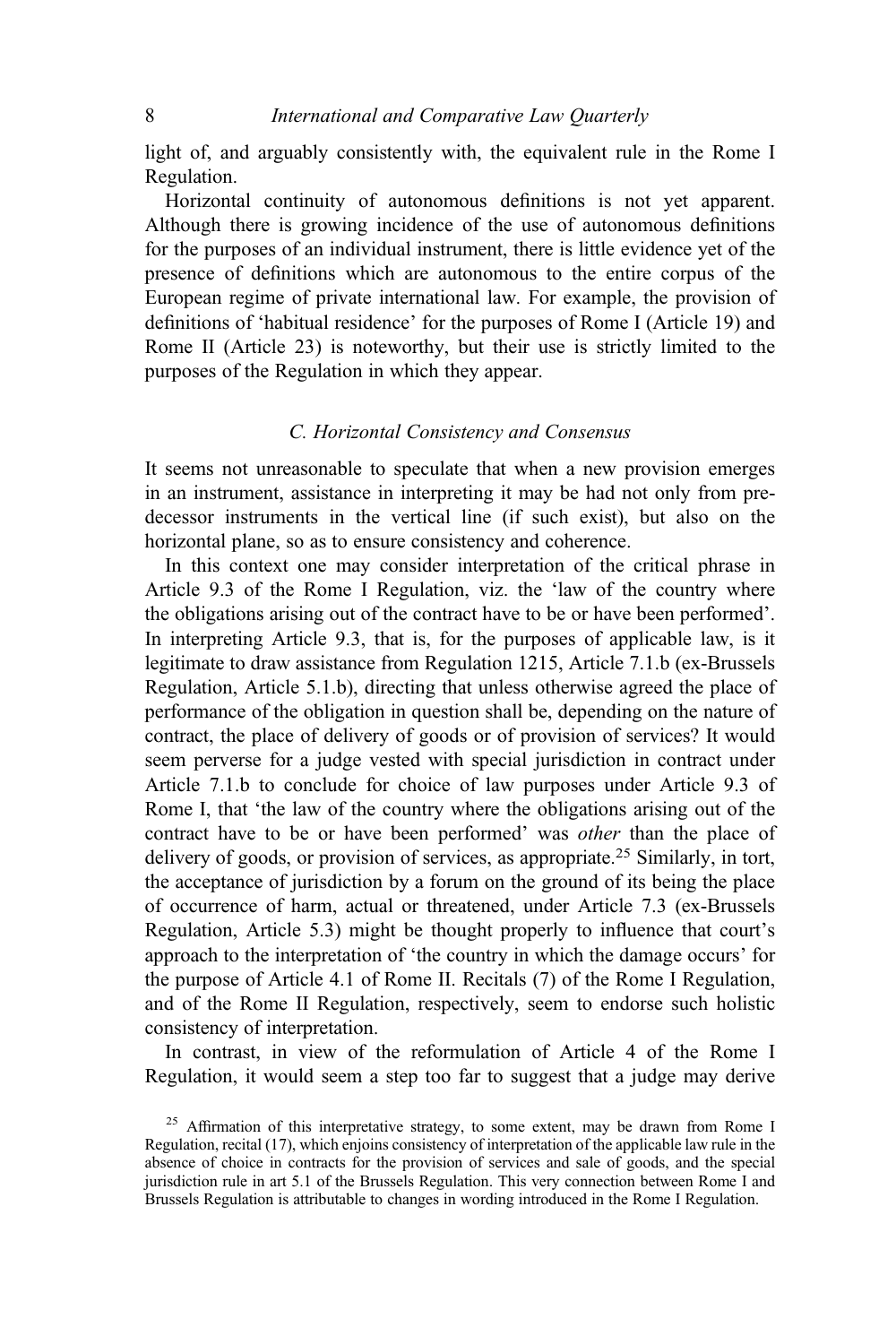assistance from the ancestor choice of law instrument, the Rome I Convention (which demonstrated a preference to identify as the characteristic performer of a contract the party who was required to effect the more active performance), so as to support an argument that the place of payment would be a less likely contender for 'place of performance' under Article 9.3 of the Rome I Regulation than would be the place of manufacture and/or delivery.

While there is much evidence of harmony of intent, and of harmonious intent having been translated into the construction of mutually consistent rules across the Rome and Brussels instruments, it is possible nonetheless to identify occasional discord. It may be permissible, for example, to cavil at the mismatch produced by the conjoined effect of Regulation 1215, Article 7.1.b (ex-Brussels Regulation, Article 5.1.b) (special jurisdiction governing contracts for the sale of goods, designating as the forum the place in a Member State where the goods were delivered or should have been delivered—the buyer's court, as it were) and the Rome I Regulation, Article 4.1.a (leading to application of the seller's law, ie the law of his habitual residence). Thus, in a sale of goods case where there is no party choice of court and no party choice of law, litigation will proceed, harlequin-style, in the 'buyer's forum', applying the 'seller's law'.<sup>26</sup> The combination of Brussels rules and those of Rome II produces a related example, flowing from the jurisdiction principle enshrined in Bier  $BV^{27}$ which permits suit at the claimant's option in the court of the place of acting or the court of the place of resulting harm. Should the claimant elect to sue in the former, the effect of his choice will be that the (EU) court of the place of acting, in the absence of choice of law by the parties under Article 14 of Rome II, normally must apply the law of the country in which the damage occurs, irrespective of the country in which the event giving rise to the damage occurred.<sup>28</sup>

Every private international law instrument is defined in terms of material, temporal, and territorial scope. The material scope of instruments is an important aspect of horizontal consistency—what might be deemed consensus between instruments. The regulatory jigsaw is being completed, and it is necessary to ensure that each piece has its place and fits with the others, and that two pieces never vie for one space. One example of successful avoidance of duplication of regulation is the exclusion from the scope of the Rome I Regulation of obligations arising out of dealings prior to the conclusion of a contract (Article 1.2.i), an exclusion which matches the express inclusion of the rule in Article 12 of the Rome II Regulation for obligations arising out of culpa in contrahendo. But this may be a little complacent, for there can yet be jostling for position between instruments.29

<sup>&</sup>lt;sup>26</sup> In respect of franchisees and distributors, however, court and law appear to coincide. Applying the bespoke rules in the Rome I Regulation, art 4.1.e and f, in combination with Regulation 1215, art 7 (ex-Brussels Regulation, art 5), there would be a match between court and law: the franchisee's/distributor's court *and* law will be selected.

<sup>&</sup>lt;sup>27</sup> Bier BV v Mines de Potasse d'Alsace SA [1978] QB 708. <sup>29</sup> See below, Section III.B.2.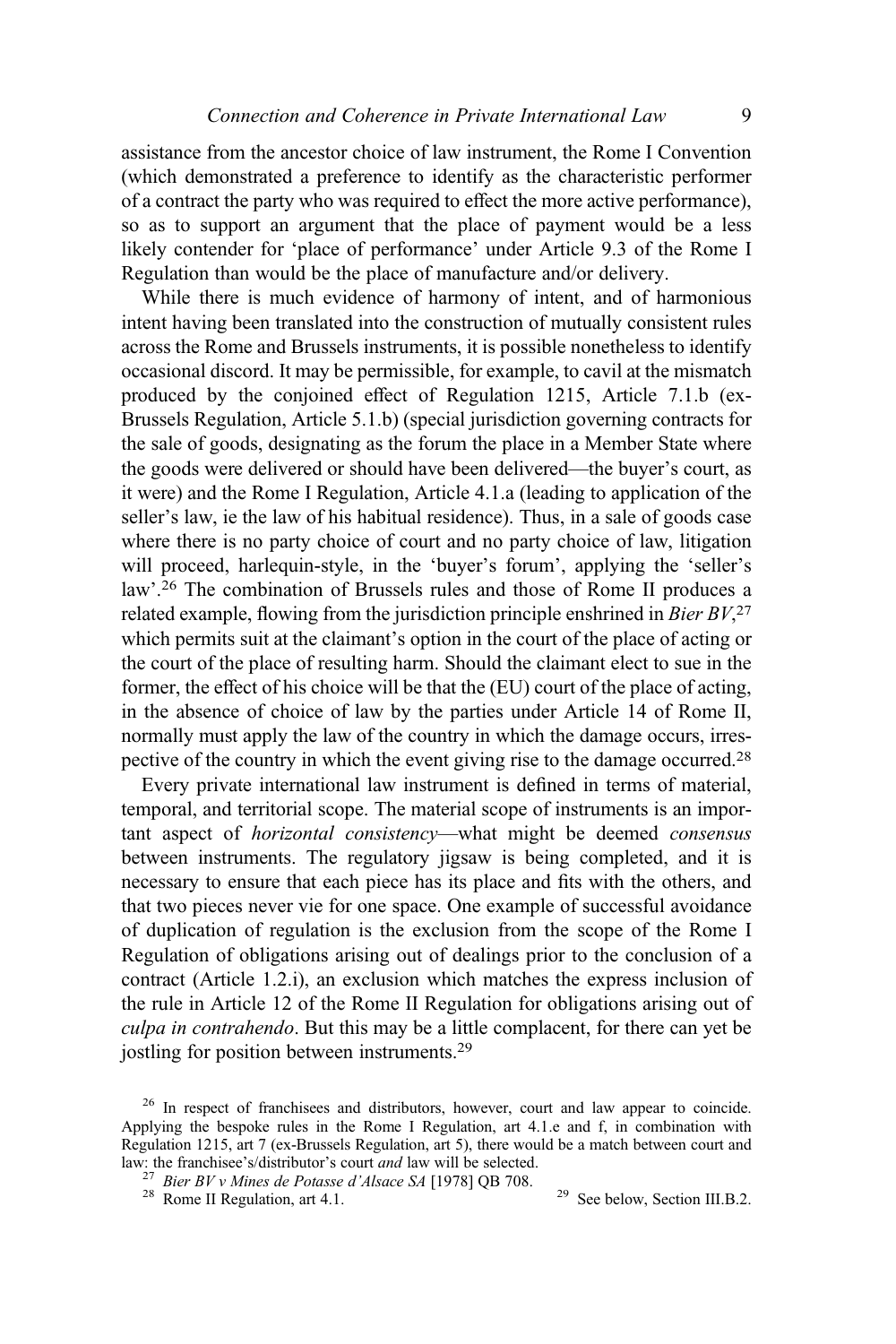# D. Internal Coherence within an Instrument 10 *International and Comparative Law Ouarterly*

Difficult questions of characterization may arise in the application of a single instrument as, for example, on the question whether a certain set of facts should be characterized as falling within one rule or another, eg whether a contract is one for the sale of goods or provision of services for the purposes of Regulation 1215.<sup>30</sup> Rome I anticipates possible difficulties of characterization by providing, in Article 4.2, that where the elements of the contract straddle more than one of those types listed in Article  $4.1(a)$ –(h), the contract shall be governed by the law of the habitual residence of the characteristic performer of the contract. The same is not true of the tort-specific rules contained in Rome II, Articles 5–9, since that instrument provides no 'tie-breaker' rule.

The interrelationship of provisions within a single instrument is significant. This is particularly true of Regulation 1215 and its predecessors. It is very important to ensure that there is clarity as to which parts of a Regulation are self-contained and which parts operate throughout the scheme of jurisdictional rules. This is a matter of ranking and hierarchy. For example, the rules of exclusive jurisdiction (Chapter II, Section 6: Article 24) (ex-Brussels Regulation, Article 22) and the rules contained in Articles 15, 19 and 23 (ex-Articles 13, 17 and 21) (party autonomy provisions relative to insurance, consumer and employment contracts), take priority over the general prorogation of jurisdiction provision contained in Article 25 (ex-Article 23). On the other hand, Article 26 (ex-Article 24), itself subject to Article 24 (ex-Article 22), overrides not only Article 25, but also is generally assumed to apply to disadvantaged parties,<sup>31</sup> despite their special treatment elsewhere in the Regulation. Likewise, the fact that the protective 'codes' contained in Chapter II, Sections 3, 4 and 5 of Regulation 1215 must be read<sup>32</sup> without prejudice to Articles 433 and 7.534 demonstrates that those 'codes' are not hermetically sealed.

The interplay between Article 7.1 and 7.3 of Regulation 1215 (ex-Brussels Regulation, Articles 5.1 and 5.3) is an area of some subtlety. The same is true in relation to consumer contract claims/tort claims.35 The decision of the ECJ in Kalfelis v Schroder,<sup>36</sup> that the phrase 'matters relating to tort, delict or quasidelict' in Article 5.3 of the Brussels Convention must be regarded as an

 $30$  cf under Brussels Regulation, *Peter Rehder v Air Baltic Corporation* (reference from the Bundesgerichtshof, Germany) OJ 2009 C205/8; and Car Trim GmbH v KaySafety Systems SRL

(reference from the Bundesgerichtshof, Germany).<br><sup>31</sup> This is confirmed by the softening of the rule in favour of such parties (specifically named),<br>per art 26.2. See Section IV.A, below.

 $\frac{33}{34}$  Regarding defendants not domiciled in a Member State.<br><sup>34</sup> Special jurisdiction as regards disputes arising out of the operations of a branch, agency or other establishment.

<sup>35</sup> See eg decision of the German Federal Supreme Court in *In Re a Mail Order Promise of Win in a Draw* [2003] ILPr 46. See Section IV. B, below.

<sup>36</sup> Kalfelis v Schroder [1988] ECR 5565; [1989] ECC 407 (a case under Brussels Convention). See also Source Ltd v TUV Rheinland Holding AG [1998] QB 54.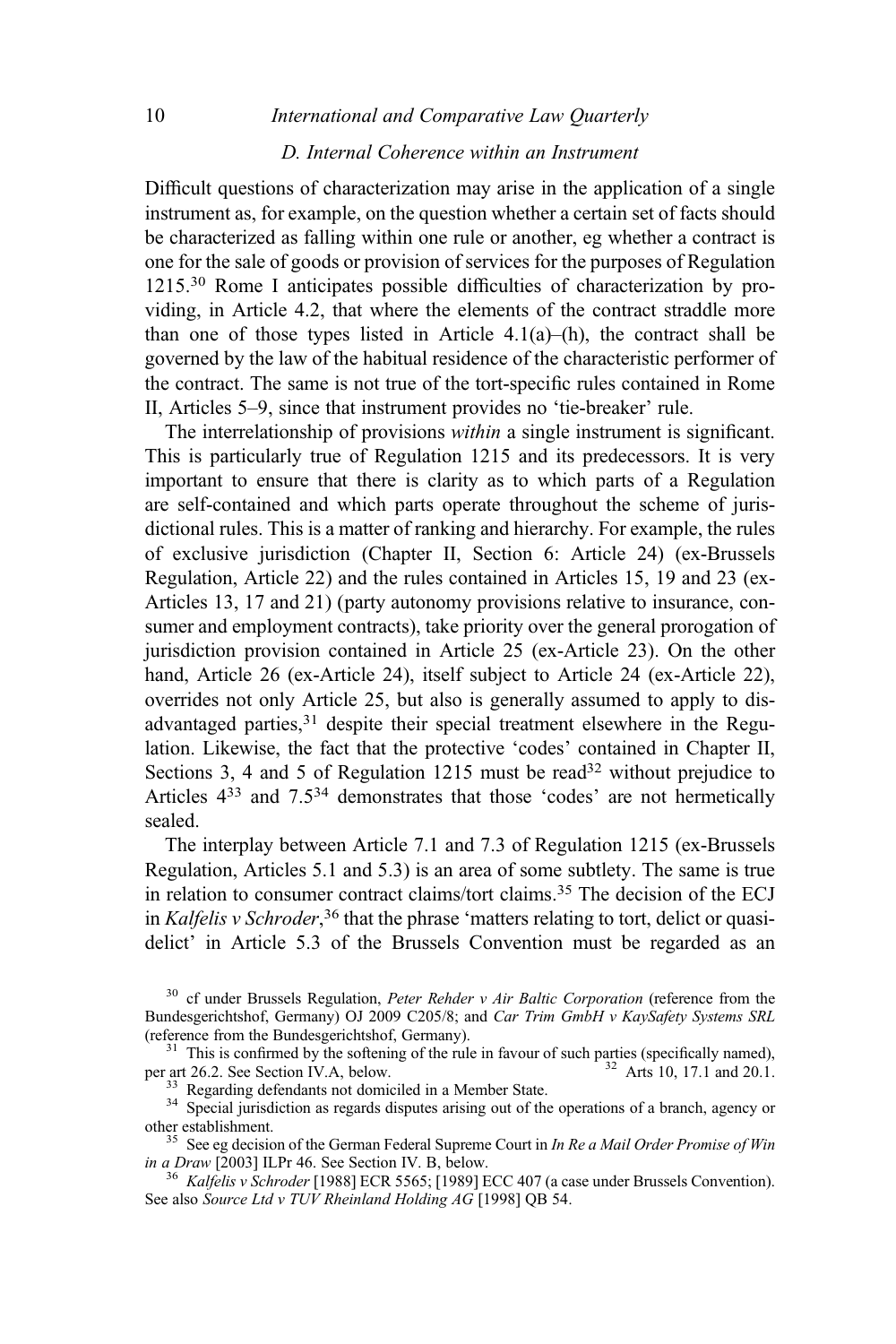'independent concept covering all actions which seek to establish the liability of a defendant and which are not related to a ''contract'' within the meaning of Article  $5(1)$ ', underpins the decision of the Irish High Court in *Burke v Uvex* Sports.<sup>37</sup> In Burke, the claimant sought damages for personal injuries caused when the visor on his motorcycle helmet broke after he skidded and struck a roadside in Ireland. The claimant framed his action solely in tort against two defendants, both domiciled in Germany: first, the manufacturer, and second, the party from whom Burke had bought the helmet and visor, and with whom he had, therefore, a contractual relationship. The court could not overlook the existence of the contractual element,<sup>38</sup> with the result that it could not properly take jurisdiction over the second defendant on the basis of Article 5.3 (occurrence of the delict in Ireland). It did not matter that in these circumstances, by the national law of Ireland, the contractual element of the claim did not foreclose a claim in tort; nor could account be taken of the possible detriment to the claimant if, as a result of time limitation rules, he was unable to sue the second defendant in Germany under Article 2.<sup>39</sup>

#### III. SYMBIOSIS BETWEEN INSTRUMENTS

#### A. Rome I and Rome II, Chapter II (Torts/Delicts)

An investigation into coherence within and between instruments can be extended to an examination of the symbiotic relationship between instruments. To what extent does the applicable law identified by application of the rules of the Rome I Regulation influence identification of the applicable law under the Rome II Regulation? The traffic is mostly one-way. It is difficult to cite any instance where the applicable law per Rome II influences or determines the applicable law per Rome I; at best, in appropriate circumstances, the applicable law under Rome II may be a factor to be weighed in the balance for an assessment under, eg Article 4.5 of Rome I.

This is a different subject from ascertaining the measure of horizontal consistency and consensus between instruments. Rather, it is a question of the

 $37$  Burke v UVEX Sports GmbH, Motorrad TAF GmbH (Record No 2003 4850P) before the Irish High Court [2005] ILPr 26 (a Brussels Regulation case). See contra, Re a Mail Order Promise of Win in a Draw [2003] ILPr 46 (German Federal Supreme Court), which is distinguishable from the scenario in *Burke*, where there was no doubt that a contract existed.  $38$  It was agreed between the parties, and accepted by Herbert J, that the contract between Burke

and the second defendant was *not* a consumer contract within the provisions of arts  $15-17$  of the Brussels I Regulation (para 31).

 $39$  See J Hill and A Chong, International Commercial Disputes: Commercial Conflicts of Laws in English Courts (4th edn, Hart 2010) para 5.6.8; and  $\hat{U}$  Magnus and P Mankowski (eds), European Commentaries on Private International Law: Brussels I Regulation (2nd rev edn, Sellier European Law Publishers 2012) 116–19. Possibly, in practice, the approach taken may be less 'legalistic'. See discussion in JJ Fawcett and JM Carruthers (eds), Cheshire, North & Fawcett's Private International Law (14th edn, OUP 2008) 251–2.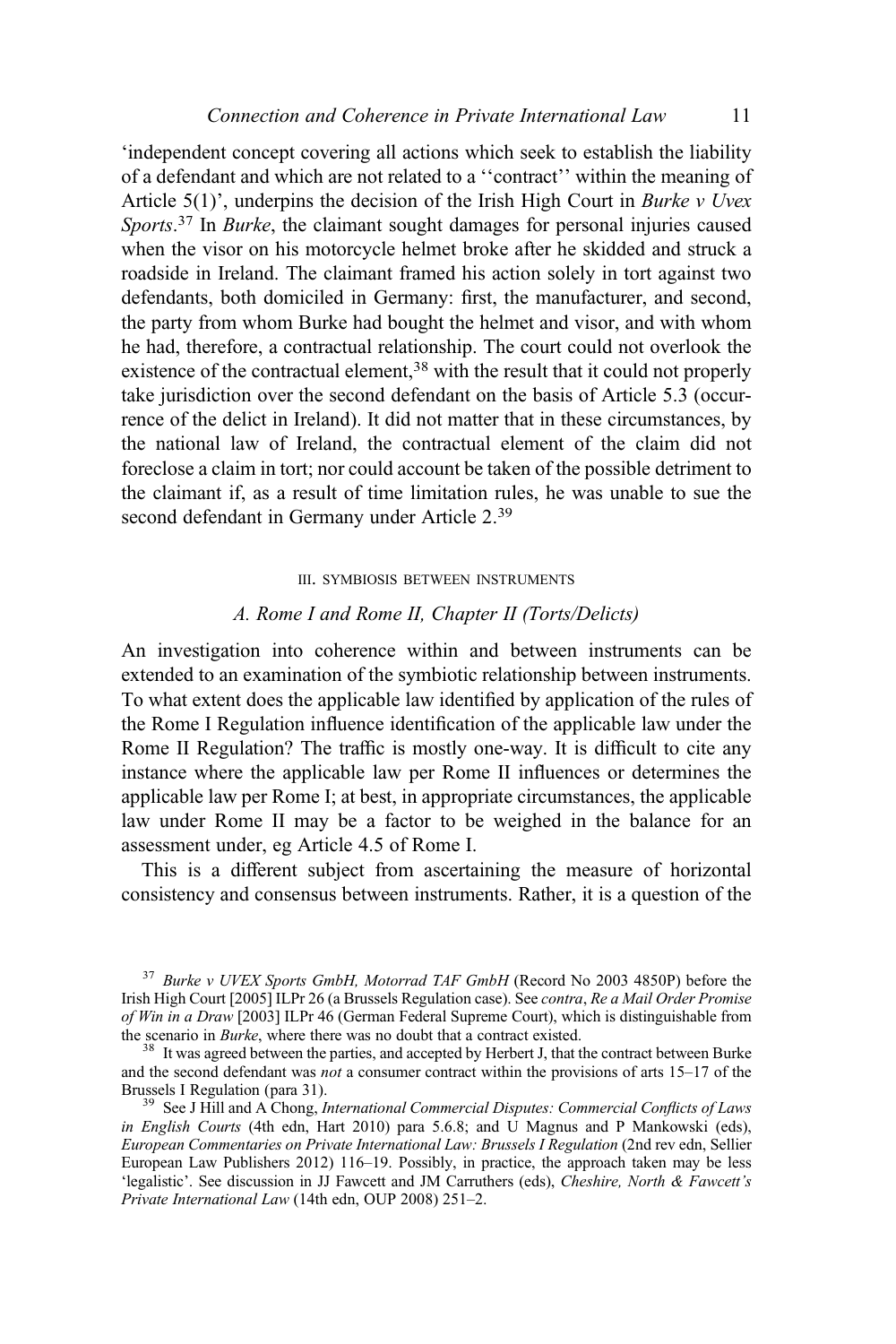extent to which connections exist in the formulation of the rules concerning different areas of law. Symbiosis between the Rome instruments is observable, eg in Rome II, Article 4.3, in the provision conferring discretion on the forum, in effect, to override both the lex loci damni rule in Article 4.1 and the rule of commonality in Article 4.2, in order to secure as the governing law in tort that law which, in the view of the forum, is manifestly more closely connected with the tort. In exercising that discretion, the forum is given a hint that such a manifestly closer connection might be based upon a pre-existing relationship between the parties, such as a contract that is closely connected with the tort in question. The particularity of expression is important: the tort in question, it seems, must derive from, or have a close association with, the contract referred to.

Article 4.3 of the Rome II Regulation is loosely drawn, both by use of the word 'might' and by the reference, at second remove, to a contract. In the employer–employee situation (say, in an accident occurring in the workplace where the injured employee would not have been but for his employment) or carrier–passenger situation, the provision is likely to be apposite<sup>40</sup>—assuming that there has not been a valid choice of law per Article 14—as may also be the case with economic torts, such as inducement or procurement of breach of contract. If, in the view of the forum, torts arising from the employment and carriage situations fall within Article 4.3 of Rome II, reference will be made, not simply to the applicable law of the contract identified per the general rules contained in the Rome I Regulation, $41$  but also to the contract-specific rules contained in Articles 5–8 thereof. This exercise would involve an incursion into the detail of the rules of Rome I in order to arrive at a conclusion under Rome II.

If one considers in this context the celebrated problem at common law of a party adducing a contractual defence to a tortious claim, such as arose in Brodin v A/R Seljan<sup>42</sup> and Sayers v International Drilling Co  $NV^{43}$  is it right to assume that the forum, in this era of harmonized rules, still would look, first, to the applicable law of the tort in order to ascertain whether by that law a contractual defence can be offered,<sup>44</sup> and thereafter ascertain, by the law governing the contract as determined by the Rome I Regulation, if the contract and the relevant term thereof are valid in themselves and apt to provide a defence? To employ Article 4.3 of Rome II in order to establish at the outset of this exercise—by reference to the pre-existing contractual relationship between the parties—the applicable law in the tort, would cause confusing circularity.

<sup>&</sup>lt;sup>40</sup> As in eg *Johnson v Coventry Churchill International Ltd* [1992] 3 All ER 14.<br><sup>41</sup> Arts 3 and 4.<br><sup>43</sup> [1971] 1 WLR 1176. See also *Coupland v Arabian Gulf Oil Co* [1983] 3 All ER 326; and<br>*Base Metal Trading Ltd v Sh* 

 $44$  Reference to art 15b of the Rome II Regulation suggests such an approach.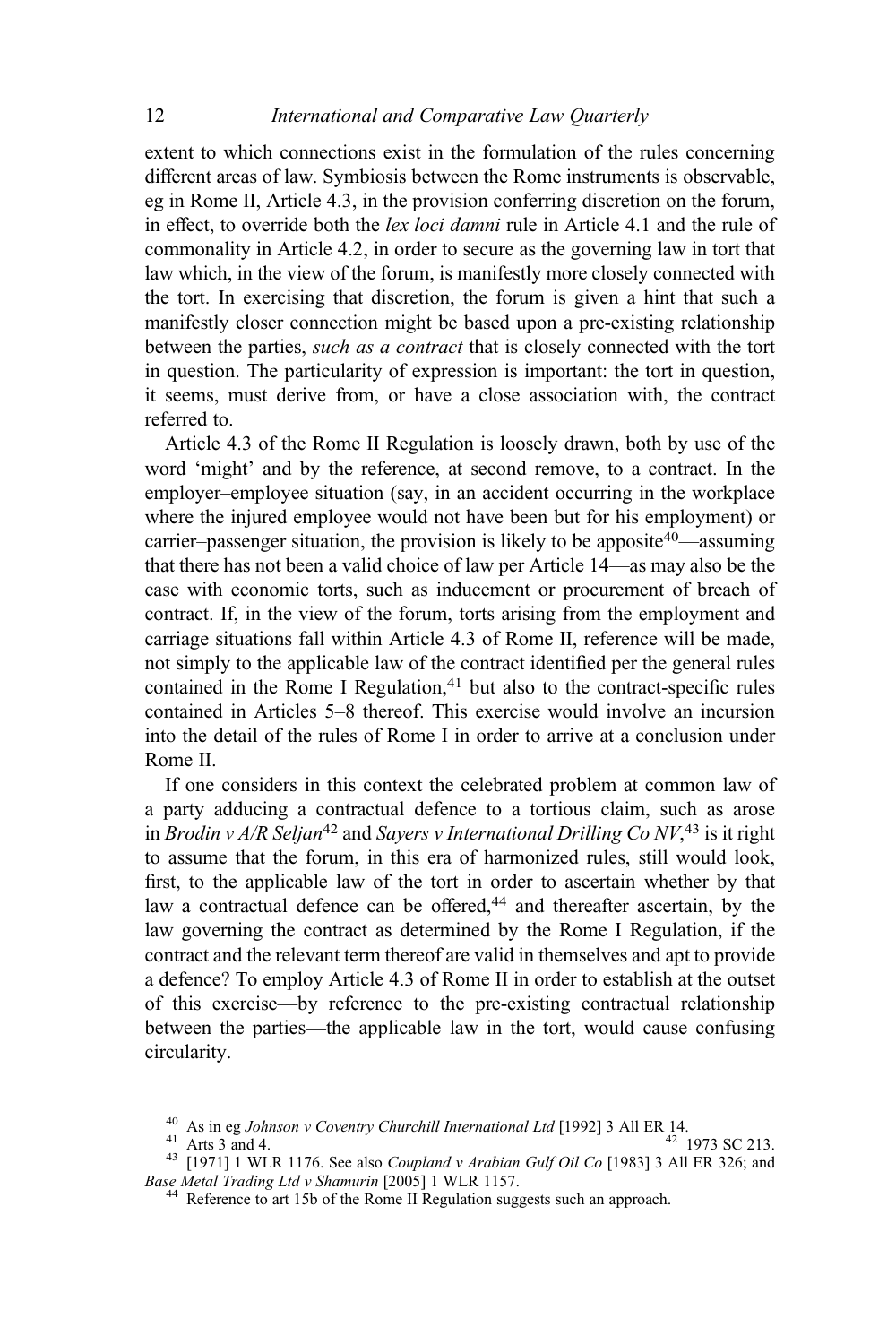# B. Rome I and Rome II, Ch III (Unjustified enrichment, negotiorum gestio and culpa in contrahendo)

# 1. The consequences of nullity of contract and problems of unjust enrichment

By Article 12.1.e of the Rome I Regulation, the law governing a contract will govern the consequences of nullity of a contract, including the repayment of sums<sup>45</sup> due under a void or nullified contract. As a result of a UK reservation<sup>46</sup> the equivalent provision of the Rome I Convention, Art 10.1.e, did not apply in a UK court since the consequences of nullity were regarded by UK legal systems as pertaining to rules of restitution. In many cases the applicable law identified by the contractual route and by the restitution route would be the same. Now, however, since there is pan-European agreement that nullity of contract should be dealt with by the (putative) applicable law of the necessarily putative contract, it is time to address the possibility that the co-existence of this rule with the choice of law rules under the Rome II Regulation, Chapter III, may generate problems of characterization and distribution of issues between possibly applicable laws.

The area of void and nullified contracts can cause doubt in the jurisdictional aspect. A claim arising in restitution from a void contract does not fall under special jurisdiction in contract, for the purpose of allocation of jurisdiction intra-UK per Schedule 4 to the Civil Jurisdiction and Judgments Act 1982.<sup>47</sup> On the other hand, 'matters relating to a contract' can include matters relating to a *disputed* contract.<sup>48</sup> Arguably (especially from a European perspective), the consequences of nullity of a contract should be characterized as contractual for the purposes of jurisdiction, to chime with Article 12.1.e of the Rome I Regulation for the purposes of choice of law. It seems not unreasonable that in all Member State courts the remedy for such claims be regulated by the content of what must be the putative applicable law of the void contract, and that the court properly seised to implement this remedy be the 'putative court' having special jurisdiction in contract under Article 7.1 of Regulation 1215 (ex-Brussels Regulation, Article 5.1). To say that claims resulting from void contracts should fall outside the ambit of Article 7.1, but those which arise out of voidable contracts should fall within its ambit, is not a helpful dividing line, and is likely to produce uncertainty, and also would deprive of jurisdiction to

<sup>45</sup> Giuliano and Lagarde Report, at 33 reveals that the equivalent provision under the Rome I Convention, art 10.1.e, was inserted to make it clear that the applicable law under the Convention governed this issue. governed this issue.  $46$  Italy also entered a reservation under art 10.1.e.  $47$  Kleinwort Benson Ltd v Glasgow District Council [1999] 1 AC 153. Kleinwort is not

an ECJ decision, and the ECJ may take a different view if circumstances should present for its

 $48^{48}$  Boss Group SA v Boss Group France [1996] 4 All ER 970; Halki Shipping Corp v Sopex Oils Ltd [1997] 3 All ER 833; and Belgian International Insurance Group SA v McNicoll 1999 GWD 22-1065.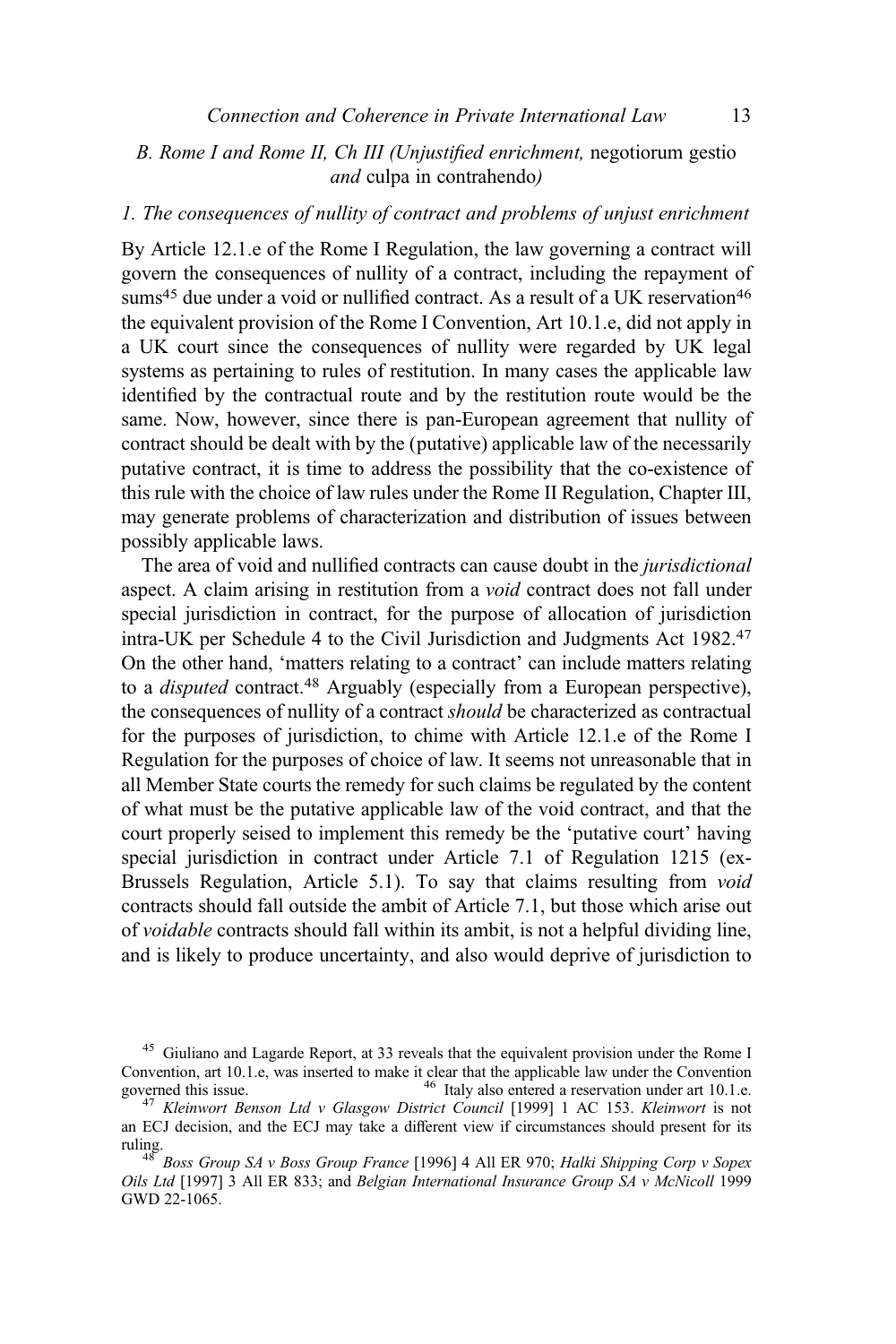award a restitutionary payment a forum which had decided that the alleged contract is void.<sup>49</sup>

A substantial proportion of choice of law problems arising under the head of unjust enrichment has a foundation in a pre-existing relationship, often contractual, between the parties. It is not surprising, therefore, that the first limb of the legislative solution in Article 10 of Rome II gives due weight to this consideration. By Article 10.1, non-contractual obligations arising out of unjust enrichment, including payment of amounts wrongly received, where they concern a pre-existing relationship between the parties such as one arising out of a contract or a tort (ie relational unjust enrichment) shall be governed by the law which governs that relationship, that is to say, by the applicable law identified according to either the Rome I (contract) or Rome II Regulation (tort). It seems that under Article 10.1 of Rome II the applicable law in contract will govern the obligation arising out of unjust enrichment only if that unjust enrichment derives from, or is closely associated with, that very contract.<sup>50</sup> It is not clear whether the existence of a void or voidable contract (such status being determined by application of the choice of law rules in Rome I) would suffice to trigger the operation of Article  $10.1$ <sup>51</sup> Borderline cases are the conflict lawyer's stock-in-trade. Turf wars, or boundary disputes, are to be expected between Article 12.1.e of Rome I and Article 10.1 of Rome II.

### 2. Rome II, Article 12 (culpa in contrahendo)

Like the consequences of nullity of contract, the subject of *culpa in* contrahendo weaves around the line between contractual and non-contractual obligations. Article 1.2.i of the Rome I Regulation expressly excludes from the scope of Rome I obligations arising out of dealings prior to the conclusion of a contract. Article 12.1 of the Rome II Regulation applies to what it firmly classes as a non-contractual obligation (albeit one arising out of dealings prior to the conclusion—or not—of a contract) the applicable law of the contract, or the putative applicable law thereof. This choice of law rule applies whether or not a contract was actually concluded.52 If, however, the law applicable cannot be determined under Article 12.1 of Rome II (which surely must be a very rare case53), then the rule which must be applied under Article 12.2 is in the same terms as the general rule for tort contained in Article 4.

<sup>&</sup>lt;sup>49</sup> See Hill and Chong (n 39) para 5.6.17 citing the views of Lord Nicholls (dissenting) in *einwort*.  $^{50}$  Also art 11.1 (*negotiorum gestio*). cf Rome II, art 4.3. *Kleinwort.* <sup>50</sup> Also art 11.1 (*negotiorum gestio*). cf Rome II, art 4.3. <sup>51</sup> The same question arises in relation to Rome II, art 4.3, but it is unlikely that a court would

place great reliance on a contract of doubtful validity, in identifying the governing law in tort; and *mutatis mutandis* art 11.1. mutatis mutandis art 11.1.  $\frac{52 \text{ Art } 12.1.}{53 \text{ See } Cheshire, North \& Fawcett (n 39) 835-6, where the case postulated is that during}$ 

negotiations each party had tried to impose without success its preferred choice of law clause on the other, but the parties never reached consensus on the point. Or if contractual negotiations had broken off at a very early stage, it may be impossible to ascertain the applicable law—in such circumstances, art 12.2 must be intended to govern liability for any loss, though if negotiations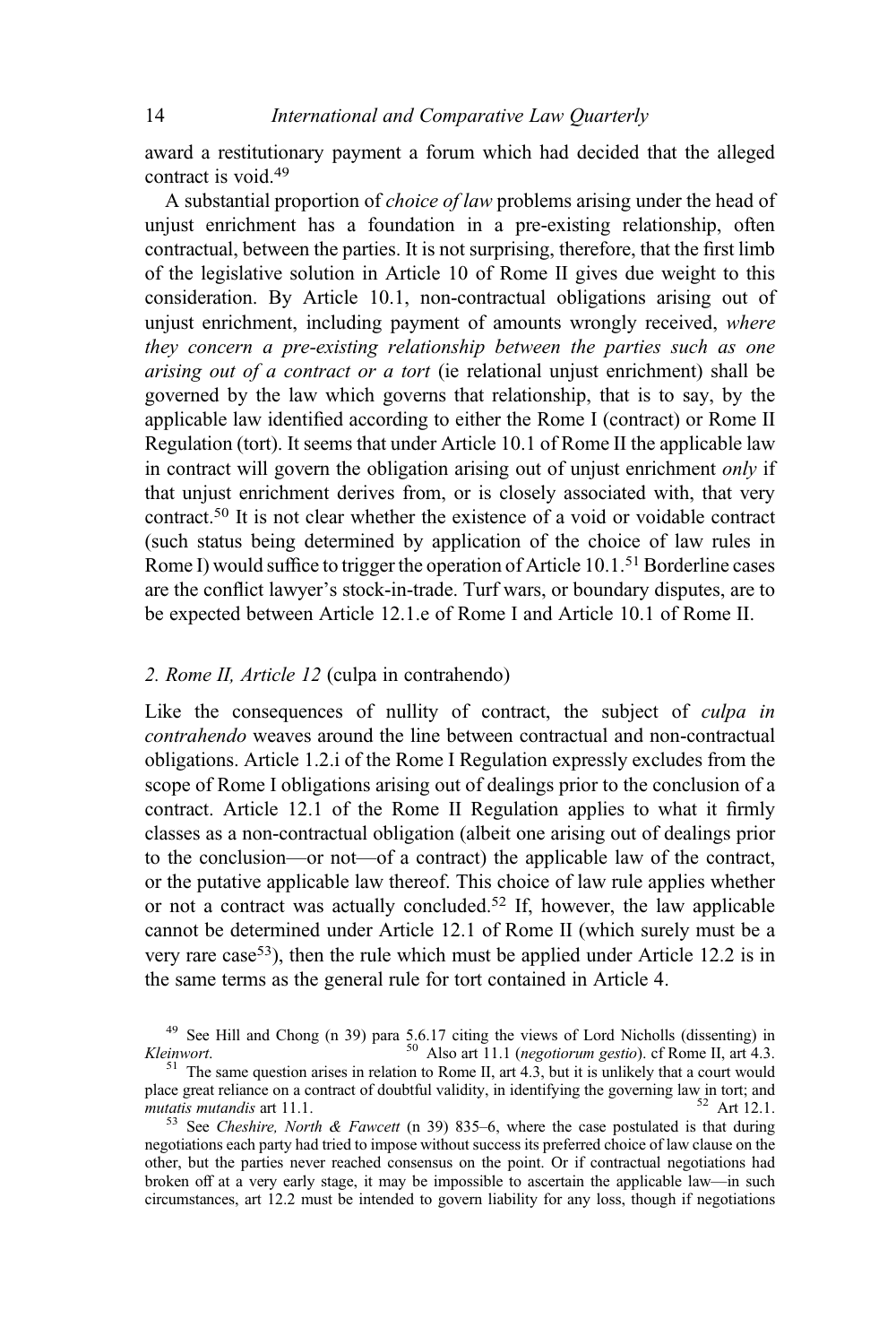As to the jurisdictional aspect of pre-contractual obligations (a matter left open in *Kleinwort*), the House of Lords in Agnew<sup>54</sup> was prepared to hold that special jurisdiction in contract applied. The justification for utilizing special jurisdiction in contract is likely to be strongly fact-dependent. While a misrepresentation during the negotiation of a contract might justify engaging that provision, allegations of breach of a 'duty' not to use undue influence or duress, or other negative obligation, would seem to be a less persuasive case for special jurisdiction in contract<sup>55</sup> (but surely would not foreclose an argument for the engagement of special jurisdiction in tort, assuming that the forum putatively seised was that of the occurrence of the actual or anticipated harm). For example, where it was alleged that a party unjustifiably broke off negotiations, the ECJ held in Fonderie Officine Meccaniche Tacconi SpA<sup>56</sup> that since no obligation had been assumed by one party to another, there was no justification for the application of special jurisdiction in contract. Any alleged breach of the duty of good faith imposed by the Italian Civil Code which the claimant sought to rely upon would have to be categorized, in jurisdictional terms, in tort. In Fonderie, no contract resulted, and Agnew is distinguishable on that ground.

#### C. Reliance between Instruments

Agreements on choice of court and/or on choice of law are themselves contracts.

#### 1. Brussels/Rome I

By dint of Article 1.2.e of the Rome I Regulation (like its predecessor, Article 1.2.d of the Rome Convention), agreements on choice of court and arbitration agreements are excluded from the scope of the Rome I Regulation and their validity will be judged in a Member State court by that court's national rules. Thus, in a UK forum, a choice of court agreement will be judged as to formal and essential validity by common law rules.<sup>57</sup> But within the Brussels scheme of jurisdiction and judgments, in the matter of prorogation, Article 25 of Regulation 1215 (ex-Brussels I Regulation, Article 23) makes

were at a very early stage one would imagine that reparable loss such as to give rise to litigation engaging art 12.2 would be infrequently encountered.

<sup>&</sup>lt;sup>54</sup> Agnew v Lansforsakringsbolagens AB [2001] 1 AC 223 (a Lugano case).<br><sup>55</sup> Cheshire, North & Fawcett (n 39) 231–2.<br><sup>56</sup> Fonderie Officine Meccaniche Tacconi SpA v Heinrich Wagner Sinto Machinenfabrik<br>GmbH Case C-334/00

 $57$  See EB Crawford, *International Private Law in Scotland* (W Green & Son 1998) paras 12.21–12.31; and PM North and JJ Fawcett, Cheshire and North's Private International Law (11th edn, Butterworths 1987) ch 18.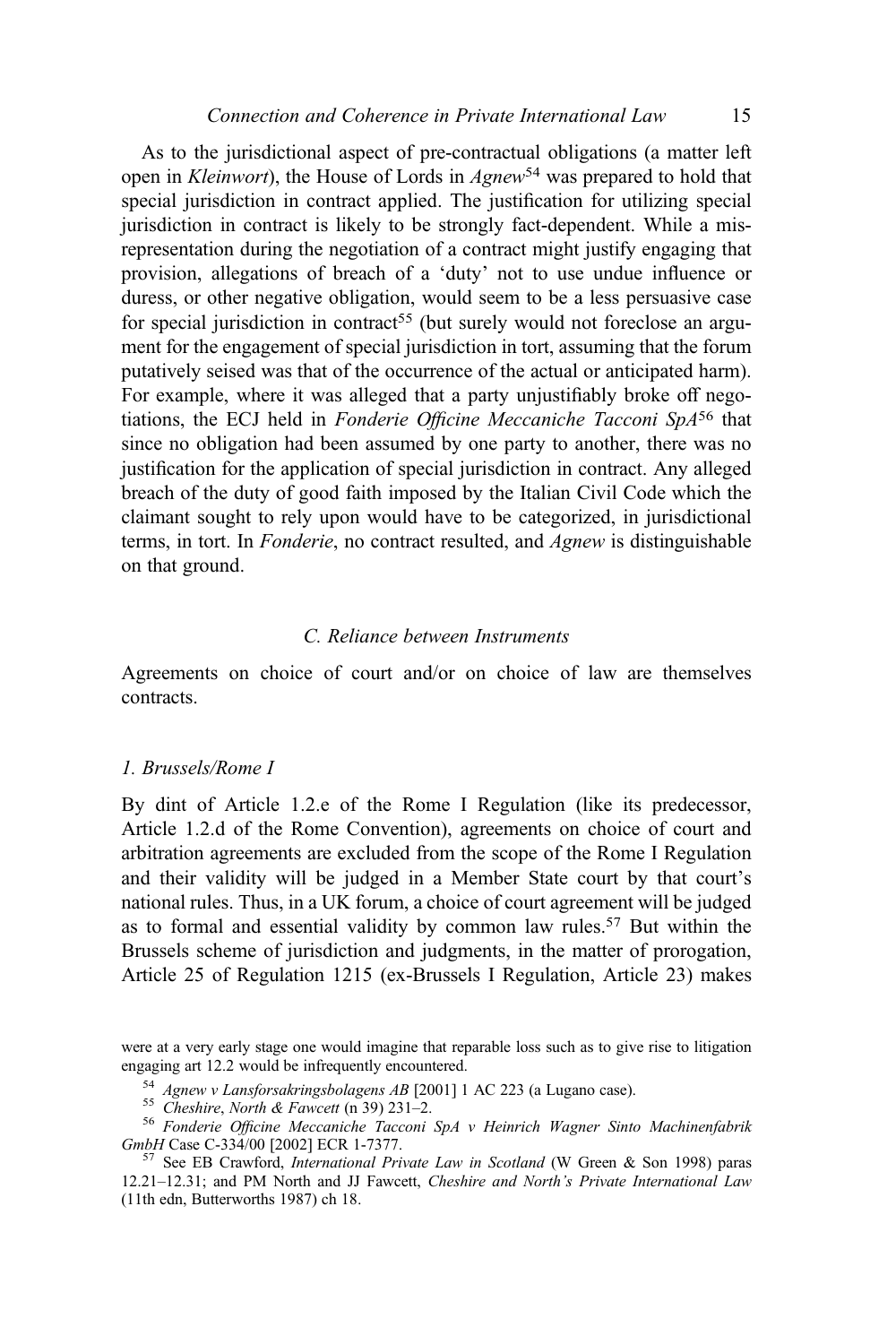special provision as to form.<sup>58</sup> No doubt residual, important questions might arise as to essential validity or interpretation, requiring recourse to national choice of law rules in contract, but for many matters (encompassing not only form, but also the presumption of exclusivity), Article 25 will provide. This is an example of the sharing between harmonized instruments and national rules, of the treatment of different aspects of one topic, ie permission to choose a court, and the constitution of the contract by which that court is chosen: a modern manifestation of dépeçage.

Article 25 of Regulation 1215 makes no provision regarding the material validity of prorogation agreements. UK jurisprudence suggests that only in a very extreme case can the appearance of consensus be challenged,<sup>59</sup> but if such a case were to arise, consent is to be tested, presumably, by reference to preexisting national choice of law rules.<sup>60</sup>

#### 2. Rome II, Article 14 and Rome I

There can be direct choice of law, per Rome II, Article 14, and choice of applicable law at second remove, through operation of Rome II, Article 10.1. Where the agreement on choice of law is authorized by Article 14, reference must be had to the Rome I Regulation when assessing formal validity, interpretation, material validity (at least so far as demonstrating consensus), and breach. To the issue of contractual capacity in Article 13 of the Rome I Regulation, however, must be added the antecedent proviso supplied by Rome II, Article 14, that only 'parties pursuing a commercial activity' can make such an agreement before the event giving rise to the damage occurs.<sup>61</sup>

As to essential validity of the terms of the choice of law agreement, the position is less clear. For example, A and B, commercial parties, agree in advance of any potential tortious incident that liability will be governed by the law of Evasia, by which, let it be assumed, there is no principle of vicarious liability of an employer for an employee. The employment contract in which

Rep 619. Considered by Vitol SA v Arcturus Merchant Trust Ltd [2009] EWHC 800 (Comm); and followed by UBS  $AG$  v HSH Nordbank  $AG$  [2009] 2 Lloyd's Rep 272. The Court of Appeal distinguished the situation from the type of case demonstrated by *Bols Distilleries BV t/a Bols* Royal Distilleries v Superior Yacht Services Ltd [2007] 1 WLR 12 where it could be seen that although a jurisdiction clause existed, no substantive final agreement on the contract itself had been

<sup>60</sup> Represented in the UK by Albeko Schuhmaschinen AG v Kamborian Shoe Machine Co (1961) 111 LJ 519.

 $<sup>61</sup>$  Noting again also the prohibitions upon freedom of choice contained in Rome II, arts 6</sup> and 8.

<sup>&</sup>lt;sup>58</sup> Presumably governing also the formal requirements of choice of court clauses adverted to in arts 15, 19 and 23 of Regulation 1215, though such choices made by disadvantaged parties are restricted as to content in their own perceived best interests. There is interdependence, therefore, in that while art 25 appears to be the source of the rules governing the making of a valid jurisdiction agreement, no agreement can be made under the aegis of art 25 which contravenes arts 15, 19 and 23. <sup>59</sup> Deutsche Bank AG v Asia Pacific Broadband Wireless Communications Inc [2008]2 Lloyd'<sup>s</sup>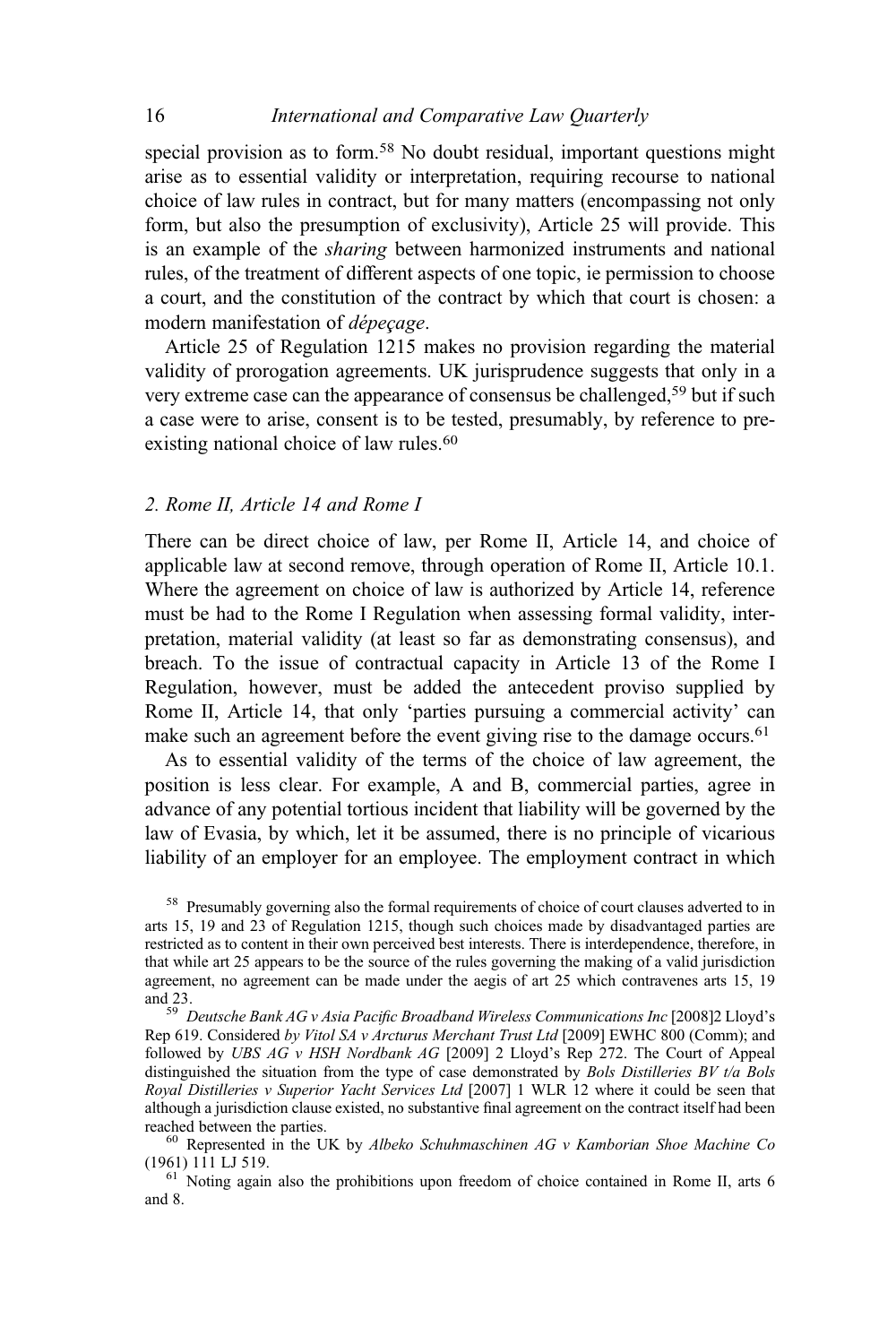A and B make this 'Rome II, Article 14 agreement', contains a clause to the effect that the law governing the contract as a whole shall be Scots law (per Rome I Regulation, Article 3). Insofar as employer vicarious liability is a principle of Scots law which cannot be derogated from by agreement, the question arises whether the essential validity of the tortious choice of law agreement must be judged by the applicable law of the main contract (Scots law) or by the applicable law, contractually agreed by the parties, to govern the non-contractual obligation (Evasian law). Rome II appears to anticipate this problem through its mandatory rules provision in Article 14.2,<sup>62</sup> but this will not cover all cases. In a situation in relation to which more than two laws have an interest in being applied, it is arguable that the policing mechanisms operative under the Rome I Regulation, namely, Articles 8 (employment contracts), 9 (overriding mandatory provisions), and 21 (public policy of the forum) will apply so as to temper the choice of law agreement made under Article 14 of Rome II.<sup>63</sup> Viewed from this perspective, the extent of party autonomy in the non-contractual sphere is restricted by the rules governing party autonomy in contractual obligations.

This conclusion suggests that the non-contractual obligation is subjugated to the larger contractual choice of law provision. By this mode of reasoning, any attempt by parties to evade a principle such as employer vicarious liability for the wrongful actings of employees would be difficult to achieve.<sup>64</sup>

# 3. Interrelationship between choice of court and choice of law(s): Regulation 1215, Article 25 and Rome I

A draft formulation of the Rome I Regulation,<sup>65</sup> within the then Article 3.1, proposed that there be a presumption that if parties had agreed to confer jurisdiction on a court of a Member State to hear disputes arising out of the contract, they should be presumed also to have chosen the law of that Member State to govern the contract. There was no indication of the factors which might serve to rebut this presumption, nor any concession that the existence of such a presumption would diminish the importance, and curtail the scope of operation, of Article 4, which in the same draft contained eight bespoke rules to identify the applicable law for different types of contract in the absence of choice of law by the parties. In effect, choice of court was prioritized, being elevated and equated to an implied or imputed choice of law.

Although the 'choice of court imputing choice of law' presumption was excised during negotiations, it cannot be said that all trace of it has disappeared from the Regulation, for there is to be found in recital (12) the provision that,

For So too per art 14.3, mandatory rules of Community law.<br>  $\frac{63}{4}$  See further, Section IV below.<br>  $\frac{64}{4}$  cf Brodin v A R Seljan 1973 SC 213.<br>  $\frac{65}{4}$  Proposal for a Regulation of the European Parliament and th

Applicable to Contractual Obligations (Rome I) (COM (2005) 650 final; 2005/0261 (COD)) art 3.1.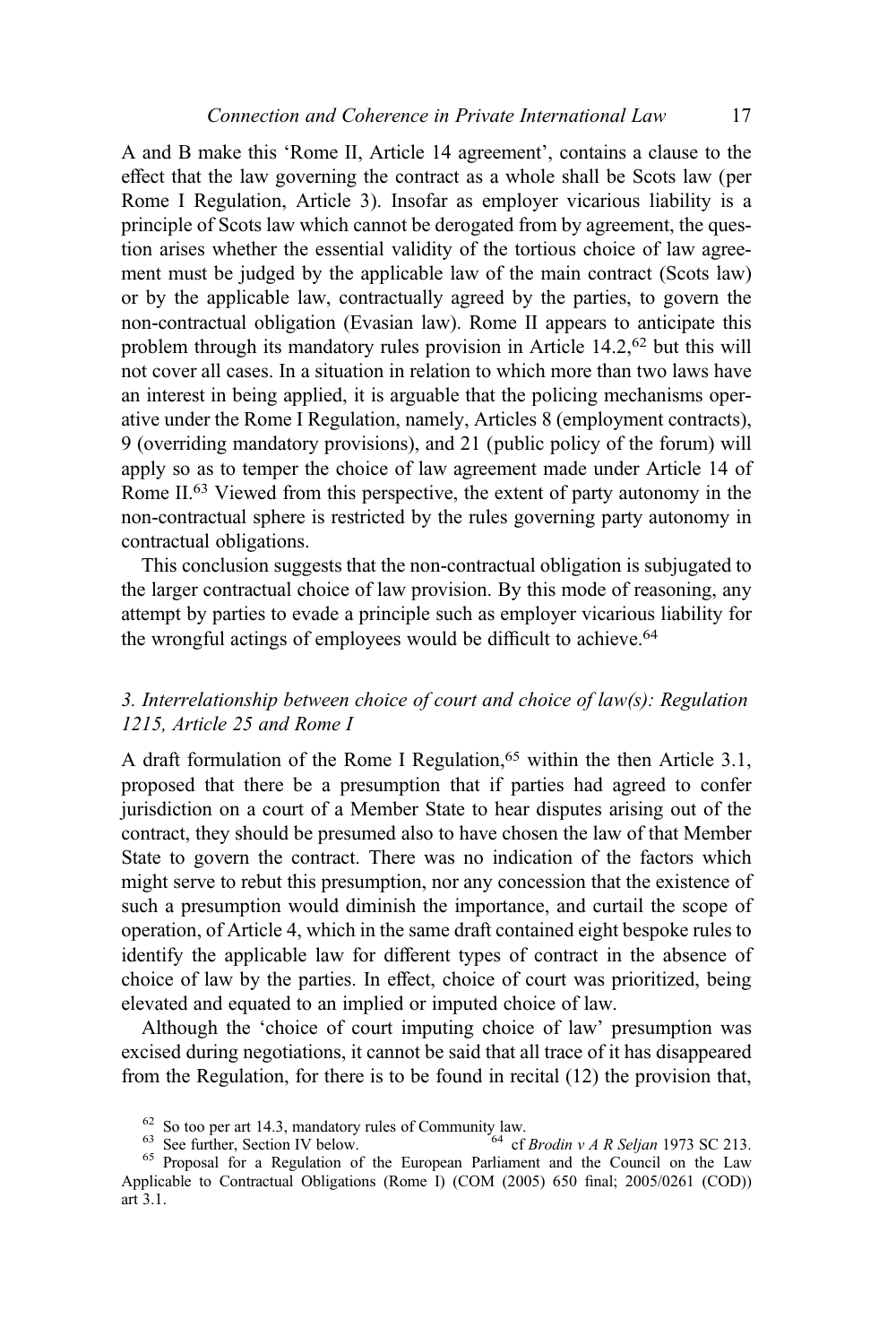'An agreement between the parties to confer on one or more courts or tribunals of a Member State exclusive jurisdiction to determine disputes under the contract should be one of the factors to be taken into account in determining whether a choice of law has been clearly demonstrated'. Possibly the mind of a judge applying Article 4 may be influenced by the terms of the recital, and knowledge of its genesis.

The link between choice of court and choice of law was not unknown at common law in the UK.<sup>66</sup> It does not seem unreasonable in an otherwise evenly-balanced case that the parties' exclusive choice of court should weigh in the balance to support a finding that the law of the forum is the applicable law of the contract. From a pragmatic perspective, a contract containing a choice of court clause is likely to contain a choice of law clause. Conceivably, parties might wish to choose a law different from the law of their selected court,<sup>67</sup> but it does not seem too much to require that the onus should be upon them to bring this about by express provision.

#### IV. DISADVANTAGED PARTIES

In the light of these musings on continuity, consistency and consensus, it is a worthwhile exercise to consider how the Regulations, in combination, treat so-called disadvantaged parties.

#### A. The Brussels/Rome I Axis

On the Brussels/Rome I axis, there has been steady and purposeful progress towards the creation of a set of rules to protect those persons who are perceived to be of unequal bargaining power in their dealings as private individuals with commercial or professional parties. These rules comprise specialized provisions of jurisdiction and choice of law tantamount to a quasi-code to assist such persons.<sup>68</sup>

The process of catch-up, instrument with instrument, in this subject area can clearly be traced. The time line from 1968 shows that protective jurisdictional provisions were made in the Brussels Convention in favour of consumers, insured parties and, to a lesser extent, employees.69 The Rome Convention provided advantageous applicable law rules for consumers and employees.70 The Brussels Regulation enhanced employee protection in jurisdiction by

<sup>&</sup>lt;sup>66</sup> See discussion at EB Crawford and JM Carruthers, *International Private Law: A Scots Perspective* (3rd edn, W Green & Son 2010) para 15–12.

<sup>&</sup>lt;sup>67</sup> cf the default position effected by combination of art 5.1.b, Brussels I Regulation, and art 4.1. a of Rome I Regulation: see above, Section II.C.

<sup>&</sup>lt;sup>68</sup> Regulation 1215, Chapter II, Sections 3, 4 and 5 and Rome I Regulation, arts 6, 7 and 8. As to the protection afforded by the Rome II Regulation, see Section IV.B, below.

 $69$  Arts 8–15. Contracts of employment were provided for in the 1968 Brussels Convention under art 5.1.  $\frac{70}{100}$  Arts 5 and 6.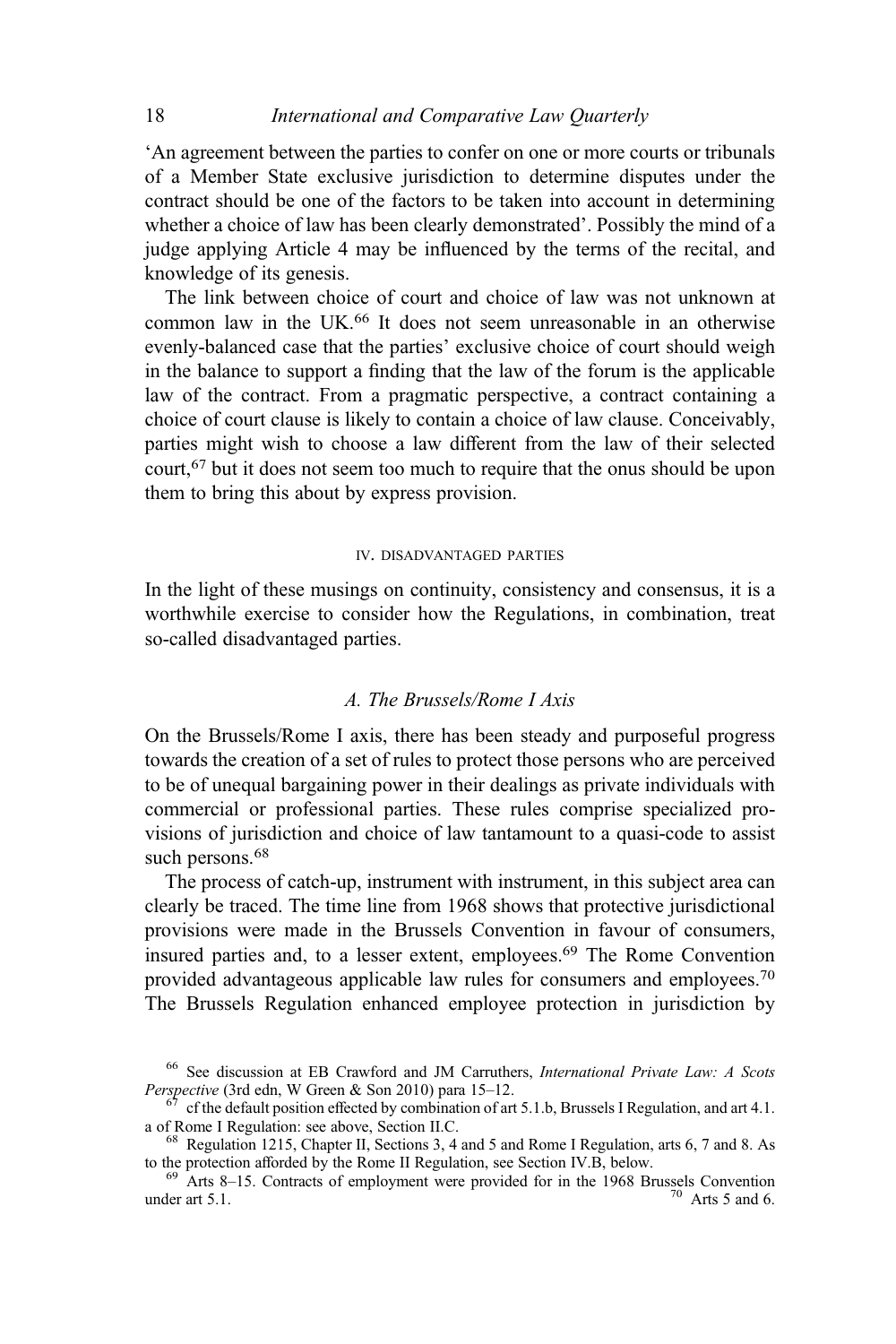giving employees<sup>71</sup> treatment equivalent to consumers and insured parties, and welcoming them fully to the favoured ranks of the disadvantaged. The Rome I Regulation has a bespoke provision governing insurance contracts.<sup>72</sup> Regulation 1215 will improve the situation of consumers and employees, respectively, as above noted,<sup>73</sup> in bestowing on them the further benefit of suing a non-EU domiciled commercial party or a non-EU domiciled employer in the weaker party's EU Member State of domicile or place of work. Unevenness remains, however, in that this advantage has not been extended to insured parties. On the other hand, the lack of parity among the disadvantaged which exists under the Brussels I Regulation per Article 35.1<sup>74</sup> has been remedied by Regulation 1215, Article 45.1(e). The rationale for the Brussels I Regulation exclusion of employee protection in this matter of judgment enforcement appeared to be that the employee is more likely to be the claimant in the court of origin, and so it would be to his detriment, or at least potentially so, to frame the rules in such a way that the jurisdiction of the court of origin might be open to challenge in the court addressed.<sup>75</sup> Be that as it may, Regulation 1215, by Article 45.1(e) has placed employees on an equal footing with those in the other 'weaker party' categories. Evidently, therefore, there is broad equivalence in conflict of laws treatment of 'weaker parties', and a clear policy objective across all the instruments to protect them.

A secondary question is whether, on closer analysis, the same people qualify to benefit from the favourable jurisdiction rules as from the favourable choice of law rules. In terms of horizontal harmony, it is reasonable to ask whether, for example, a consumer as envisaged by Regulation 1215 has a doppelgänger in the choice of law provisions in the Rome I Regulation.76 Searching for guidance in interpretation, greater assistance is to be derived from the jurisprudence concerning jurisdiction,<sup>77</sup> where there are many more cases, from high and low in the judicial hierarchy, on the definition of consumer<sup>78</sup> than there are for choice of law. The Giuliano and Lagarde Report states that the definition of consumer contracts in the Rome I Convention corresponds to that contained in

<sup>72</sup> Art 7.<br><sup>74</sup> And art 35.3.<br><sup>75</sup> Albeit that the edifice of protection does not rest simply on the individual being a<br>
<sup>75</sup> Consumer', though being a consumer is a condition precedent.

<sup>77</sup> cf Gruber v BayWa AG Case C-464/01 [2006] QB 204.<br><sup>78</sup> See eg Benincasa v Dentalkit Srl Case C-269/95 [1998] All ER (EC) 135, Hans-Hermann Mietz v Intership Yachting Sneek BV (Case C-99/96) [1999] ILPr 541; Standard Bank of London v Apostolakis (Protodikeio Athens) [2003] ILPr29; and Engler v Janus Versand GmbH Case 27/02 [2005] 7 CL 76 (ECJ). Contrast Chris Hart (Business Sales) Ltd v Niven 1992 SLT (Sh. Ct) 53; B. J. Mann (Advertising) Ltd v Ace Welding & Fabrications Ltd 1994 SCLR 763; Standard Bank London Ltd v Apostolakis (No 1) [2000] ILPr 766; Rayner v Davies [2003] ILPr 15; Semple Fraser v Quayle 2002 SLT (Sh Ct) 33; Prostar Management Ltd v Twaddle 2003 SLT (Sh Ct) 11; and Verein für Konsumenteninformation v Henkel Case C 167-1000 [2003] All ER (EC) 311 (ECJ).

<sup>&</sup>lt;sup>71</sup> Arts 18–21. Protective provisions for employees, under Brussels and Rome, are restricted to 'individual' contracts of employment, as distinguished from collective agreements.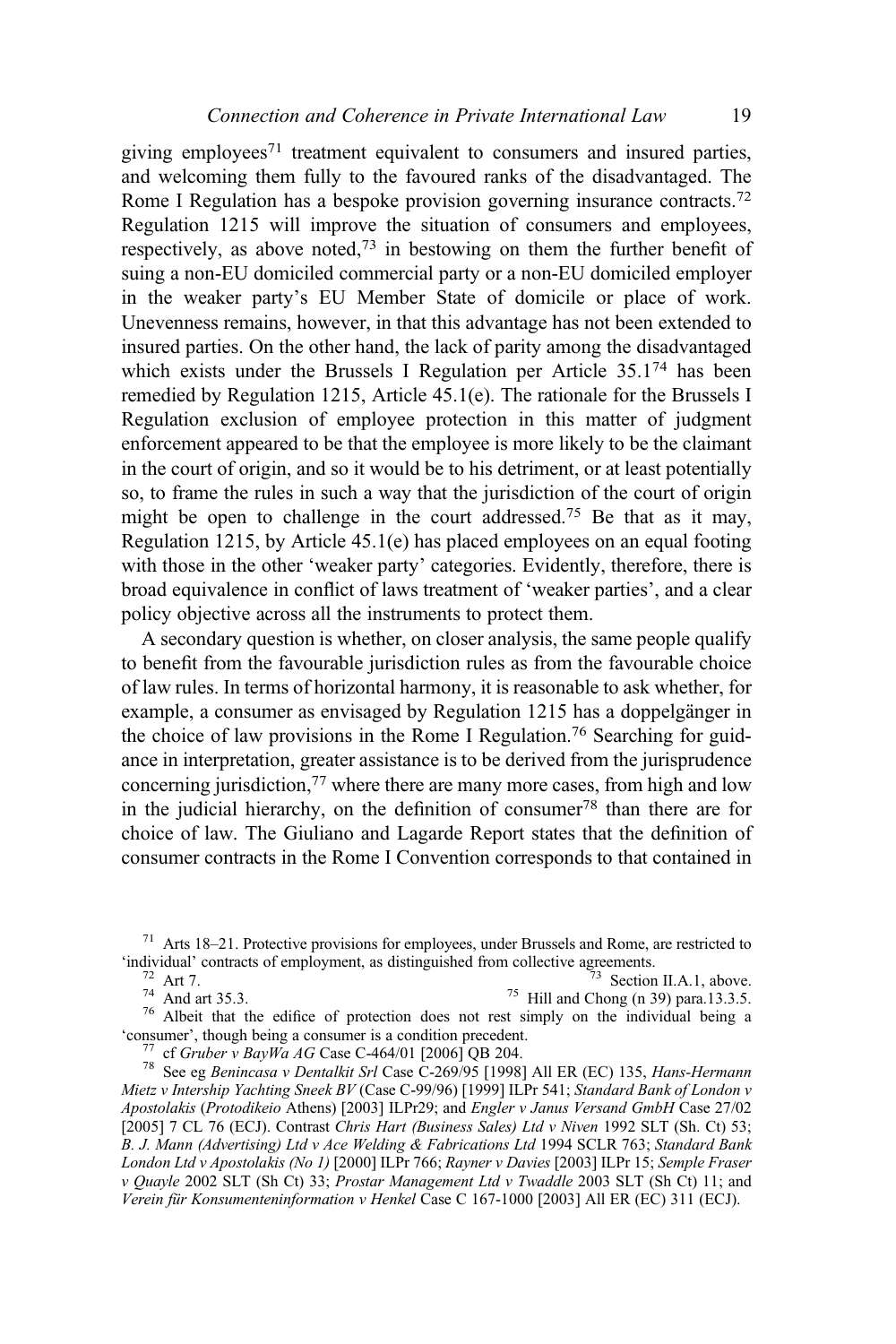Article 13 of the Brussels Convention.<sup>79</sup> If a person acts partly within and partly outside his trade or profession, he will be regarded as a consumer only if, in the instance in question, he acts *primarily outside* his trade or profession.<sup>80</sup>

An illustration of the degree of consistency sought to be achieved between subsequent instruments, whether in the same family line or not, in the treatment of consumers, is provided by recital  $(24)$  of the Rome I Regulation,  $81$  to the effect that that instrument and the Brussels Regulation should take the same approach to the significance of dealings by way of the internet. As regards online consumer transacting, the Rome I Regulation caught up with the Brussels I Regulation in adopting the verb 'directed to'—a phrase repeated in Regulation 1215, Article 17.1(c)—and it is clear that there is a harmony of aim and interpretation between the instruments.82 All roads seem to lead us to a common junction of consensus.

In terms of internal coherence within a single instrument, there is a separate question whether, for example, an insured person can 'double-up' as a consumer, and if so, which set of protective rules within an instrument, be it Regulation 1215 or the Rome I Regulation, should take precedence? It may be in any given case that though in principle an 'active' seeker of insurance cover also can be regarded as a consumer, the consumer protective conflict of laws provisions may be beyond his reach by reason of some specialty in the facts, such as the 'consumer' acting primarily in a business capacity.<sup>83</sup> If so, the question of precedence of provisions in the instant case is answered. If not, although it has been asserted  $84$  that Section 3 (insurance) takes precedence over Section 4 (consumer contracts), a purposive interpretation of the instruments would lead to the conclusion that not only should weaker parties be protected by conflict of law rules that are more favourable to their interests than the general rules,<sup>85</sup> but that, by extension, they should have the better of the protective options available.

<sup>79</sup> Giuliano and Lagarde Report, OJ C282, 31.10.80, at 24.<br><sup>80</sup> Cheshire, North & Fawcett (n 39) 726. An intended coincidence of forum and law is visible also in relation to individual contracts of employment: see Jenard

 $81$  'With more specific reference to consumer contracts, ... Consistency with Regulation (EC) No 44/2001 requires both that there be a reference to the concept of directed activity as a condition for applying the consumer protection rule and that the concept be interpreted harmoniously in Regulation (EC) No  $44/2001$  and this Regulation ...,

 $82$  Schlosser Report, OJ C59, 5.3.79, at 119; and Giuliano and Lagarde Report, OJ C282, 31.10.80, at 24. 83 Gruber v BayWa AG Case C-464/01 [2006] OB 204. Protection under Section 3 extends to

policyholders who take out insurance contracts as part of their trade or profession: New Hampshire Insurance Co v Strabag Bau AG [1992] 1 Lloyd's Rep 361. See Magnus and Mankowski (n 39) 333; and Lord Collins et al (eds), Dicey, Morris & Collins: The Conflict of Laws (15th edn, Sweet & Maxwell 2012) para 11-339, making the point in connection with *New Hampshire* that 'matters relating to insurance' is not restricted to insurance for domestic or private purposes.

 $84$  Schlosser Report, OJ C59, 5.3.79, at 119; and Magnus and Mankowski (n 39) 365 (without, however, reference to authority).

 $h^{85}$  Regulation 1215, recital (18) and Rome I Regulation, recital (23).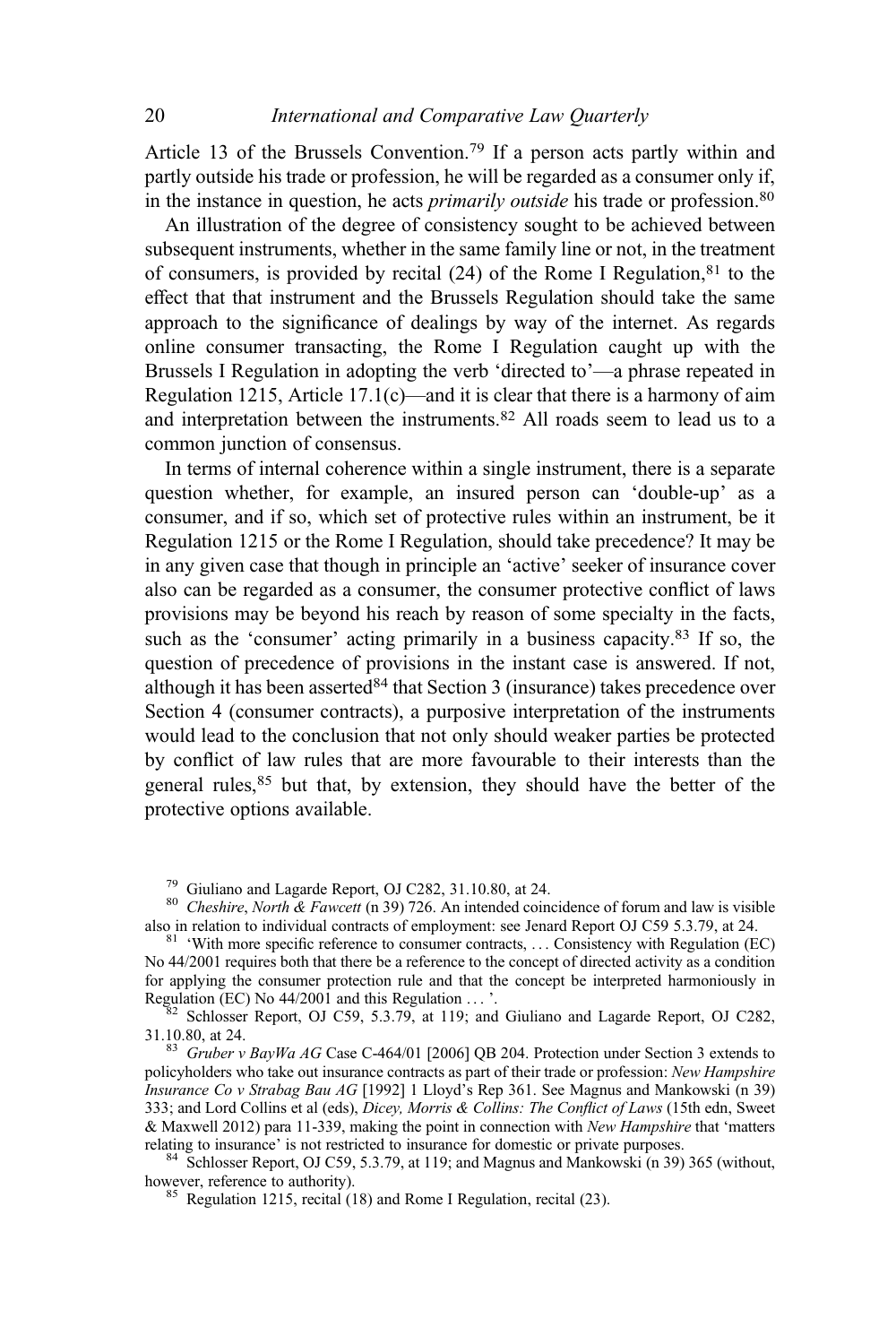In the matter of insurance contracts, the persons who are to benefit from Articles 10–16 of Regulation 1215 (ex-Articles 8–14 of the Brussels I Regulation) comprise the policyholder, the insured or a beneficiary. In the case of Odenbreit,<sup>86</sup> the ECJ, in a significant decision effectively enlarged the class of persons who may derive advantage from Chapter II, Section 3 of the Brussels Regulation, by holding that the victim of a road accident occurring in the Netherlands, might sue in Germany (his own domicile) the insurance company (established in the Netherlands) of the person responsible for the accident. This, therefore, brings the claimant/victim into the front rank for protection alongside those categories of persons explicitly named in Article 9, who, as a class, enjoy the benefit of *forum actoris* rules. The ECJ, in taking a teleological approach, relied upon the purpose of Chapter II, Section 387 of the Regulation, which, as noted, guarantees more favourable protection to the weaker party than is conferred by the general rules of jurisdiction.<sup>88</sup> To deny the injured party the right to litigate in his own domicile would be contrary to the spirit of the Regulation. In German private international law, the right of action of an injured party was regarded as a right in tort, and not as a right under an insurance contract. The ECJ held that the tortious nature in German law of the action by the injured party, as a matter extrinsic to the contractual relations between the insured wrongdoer and his insurer, did not preclude opening to the injured party the benevolent jurisdiction provisions of Article 9. The overriding spirit of the Regulation seems to have resulted in fudging subtleties of characterization. Notably, however, in Vorarlberger Gebietskrankenkasse,<sup>89</sup> the ECJ decided that a further extension of forum actoris benefit should not be granted to a social security institution acting as a statutory assignee of the rights of the victim of a road traffic accident, since the institution was not to be regarded as an economically weaker party, and the contending parties were to be regarded as equals. It was made clear by the ECJ in the *Group Josi* litigation<sup>90</sup> that although special rules on jurisdiction apply to certain insurance contracts, those rules have no application to reinsurance contracts, for protection of the insured party is not justified in the context of the equal relationship between the reinsurer and the reinsured.

Clearly, both in choice of law rules, and in jurisdiction rules with regard to insurance, the draftsmen have been concerned to draw distinctions between different, widely varying types of insurance contract, so as to ensure that preferential treatment is given only where preference is due; and also with the aim of avoiding undue disturbance to the large-scale insurance sector. Within the class of insured persons, provided for in the Rome I Regulation, Article 7,

<sup>&</sup>lt;sup>86</sup> FBTO Schadeverzekeringen NV v Odenbreit (Case C-463/06) before the Court of Justice of the European Communities (Second Chamber) 13 December 2007 [2008] ILPr 12.

<sup>&</sup>lt;sup>87</sup> cf Chapter II, Sections 4 and 5.<br><sup>89</sup> See recital (13), Brussels I Regulation.<br><sup>89</sup> Vorarlberger Gebietskrankenkasse v WGV-Schwabische Allgemeine Versicherungs AG<br>Case C-347/08 OJ 2008 C272/11, [2010] ILPr 2.

 $^{90}$  Universal General Insurance Co v Group Josi Reinsurance Co SA [2001] QB 68.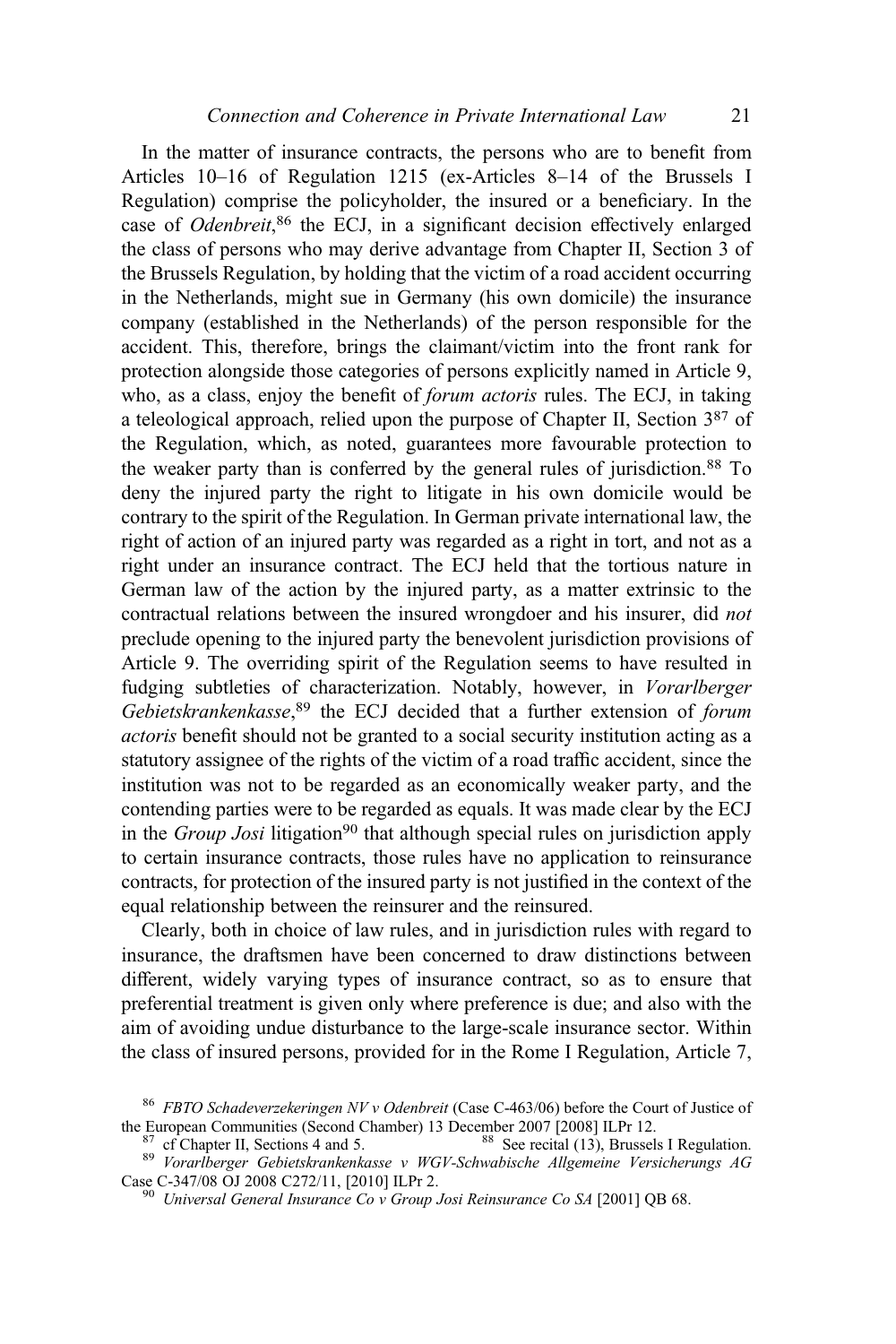there is a difference in treatment between insurance contracts covering large risks as defined<sup>91</sup> (whether or not the risk covered is situated in a Member State) and all other insurance risks situated inside the territory of the Member States. Similarly, in provisions concerning insurance,  $92\alpha$  a distinction is made between those specialized or large-scale risks itemized in Article 16 of Regulation 1215<sup>93</sup> and those more general or smaller risks represented typically by life assurance, motor insurance, and liability insurance contracts.

With regard to Regulation 1215, one may query the relationship between Chapter II, Section 7 (particularly Article 26) and Sections 3, 4 and 5. There was no overt indication in the Brussels Regulation that Section 7 (prorogation of jurisdiction) was outranked by the Sections containing protective provisions for disadvantaged persons,<sup>94</sup> nor any authoritative ECJ interpretation thereon, such as is provided by the ruling in *Erich Gasser GmbH v Misat Srl*<sup>95</sup> on the relationship between Articles 17 and 21 of the Brussels Convention.<sup>96</sup> It was assumed that the principle of submission without protest as found in Article 24 of the Brussels Regulation applied with full force to disadvantaged parties, <sup>97</sup> the rationale of Article 24 being that, since it represents a later choice by a party, it supersedes any choice of court made earlier; and if Article 24 affects disadvantaged parties in like manner, this must mean that no account was to be taken, upon the later eventuality of submission to a jurisdiction, of lack of full freedom to choose in the first instance.<sup>98</sup> No special treatment was to be afforded on the second occasion: to have provided otherwise would have been seen as benefiting the disadvantaged twice—a benefit too far, there being no intention, seemingly, to strengthen such parties' pre-existing protection. The Brussels Regulation approach was that, after the dispute had arisen, <sup>99</sup> weaker parties were not to be treated as being in need of special protection, and therefore it was right to regard them as fully *capax* and so they would 'completely regain their freedom'<sup>100</sup> in the matter of choice of

<sup>91</sup> See First Council Directive 73/239/EEC of 24 July 1973, art 5.d. <sup>92</sup> Arts 10–16.<br><sup>92</sup> Arts 10–16.<br><sup>93</sup> As, for example, all 'large' risks as defined in Directive 2009/138/ of the European Parliament and of the Counc

<sup>94</sup> Contrast the specific exception of art 22 from the application of art 24.<br><sup>95</sup> C-116/02 [2003] ECR 1-4207.<br><sup>96</sup> cf arts 23 and 27 of the Brussels Regulation; and, by way of corrective, art 31.2 of Regulation 1215.

 $\frac{6}{7}$  See Hill and Chong (n 39) paras 5.8.3 and 5.8.24; and Cheshire, North & Fawcett (n 39) 268, 272 and 275. More ambivalently, see Magnus and Mankowski (n 39) 390–1; the text at pages 522–3 concludes that the submission principle applies with equal force to the disadvantaged, but looks forward to a more lenient approach in Regulation 1215 (with reference to Judgment of the Court (Fourth Chamber) of 20 May 2010 (reference for a preliminary ruling from the Okresní soud v Chebu Czech Republic) Česká podnikatelská pojišť ovna as, Vienna Insurance Group v Michal Bilas (Case C-111/09)).

 $88$  Though under Brussels Regulation weaker parties were required to follow art 23, the content of their choice was circumscribed for their own benefit by arts  $14$ , 17 and 21. <sup>99</sup> Arts 13.1, 17.1 and 21.1. 100 Jenard Report, OJ C59, 5.3.79, at 34.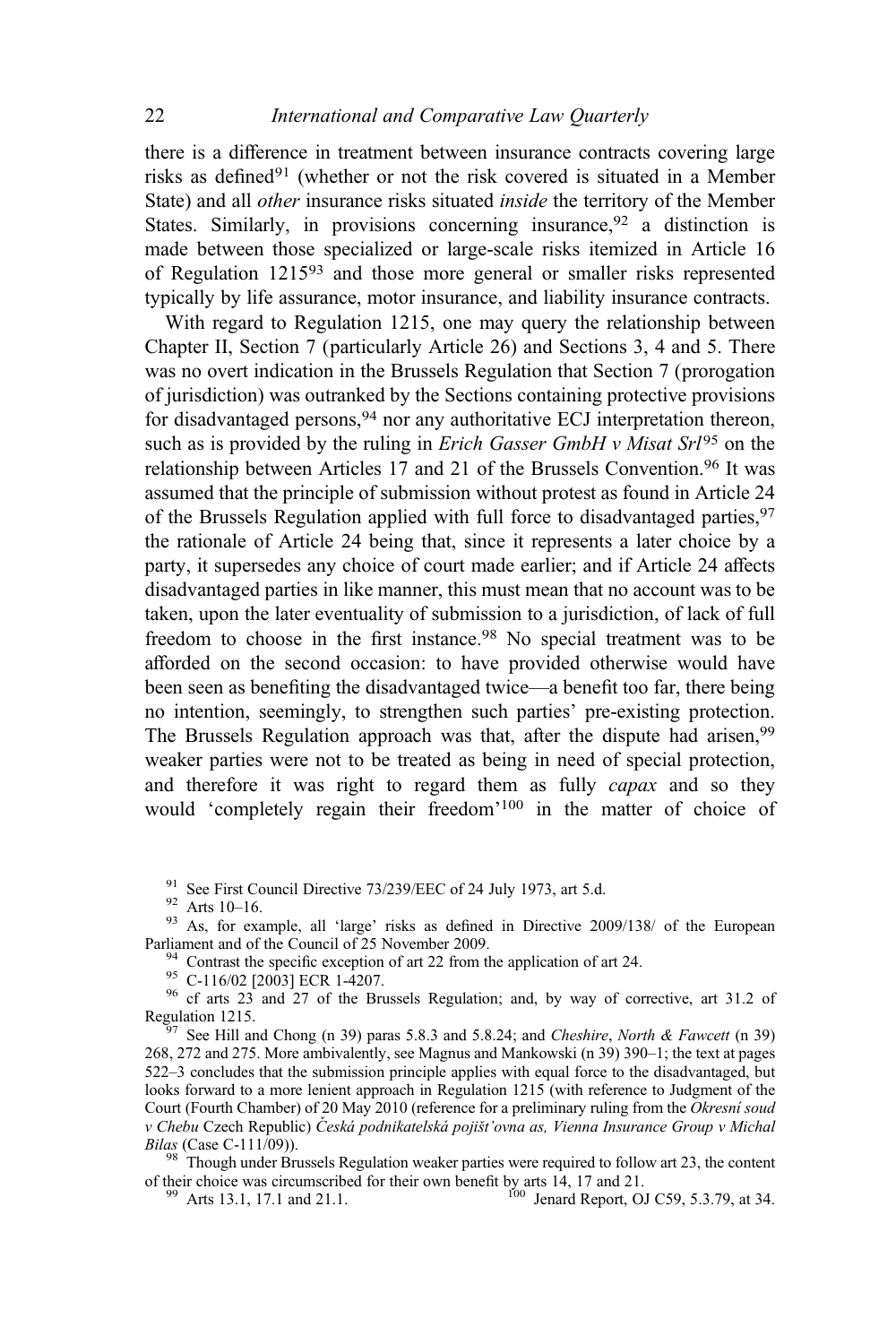jurisdiction,<sup>101</sup> whether that choice be made expressly (Articles 13.1, 17.1 or 21.1), or tacitly through submission (per Article 24). Should they have found themselves in a court other than their own, they and their advisers were equipped by these special rules<sup>102</sup> to make an effective challenge, provided that the litigant could prove his membership of the ranks of the disadvantaged, and that the facts otherwise justified application of the protective provisions.103 There has been a slight softening of attitude in that Article 26.2 of Regulation 1215 seeks to protect such parties from ill-judged submission under Article 26.1, by providing that the court, before assuming jurisdiction on the basis of submission, is required to ensure that such a defendant is informed of his right to contest the jurisdiction of the court, and of the consequences of entering or not entering an appearance.

#### B. The Rome I/Rome II Axis (Rome II, Ch II: Torts/Delicts)

In the Rome II Regulation, there is less ex facie protection of 'disadvantaged' or 'weaker' parties; one must search carefully for any indication of special treatment, or of even vestigial advantage. Looking at Rome II through the lens of a consumer, it can be seen that the terms of Article 5 (product liability) are driven partly by the objective of protecting consumers. This is expressly supported by the terms of recital  $(20)$ .<sup>104</sup> In Article 6.1 (unfair competition and acts restricting free competition), there is overt protection of consumers' interests.<sup>105</sup> With regard to employment protection, reference may be made to Rome II, Article 9 (industrial action): although an aim of the Rome I Regulation and the Brussels instruments is to confer employee protection, the employee normally being regarded as the party at the disadvantage, Article 9 of Rome II, by contrast, confers a degree of protection, not only on workers, but also on employers.106

On the theme of the interrelationship of articles within one instrument, Rome II, in Article 7 (environmental damage), affords a choice to an aggrieved party, namely, that while normally the applicable law shall be that set down by Article 4.1 (the law of the country in which the damage occurs), the person seeking compensation (the victim) may choose to base his claim on the law of

<sup>101</sup> But not as to choice of law, for Rome I Regulation, art 6 still will apply, conferring special protection (by way of restriction).

<sup>103</sup> See Crawford and Carruthers (n 66) para 7-53.<br><sup>104</sup> 'The conflict-of-law rule in matters of product liability should meet the objectives of fairly spreading the risks inherent in a modern high-technology society, protecting consumers' health, stimulating innovation, securing undistorted competition and facilitating trade'. (Emphasis added.)

 $105$  'The law applicable to a non-contractual obligation arising out of an act of unfair competition shall be the law of the country where competitive relations or the collective interests of consumers are, or are likely to be, affected'. cf recital (21): 'The special rule in Article 6 is not an exception to the general rule in Article 4(1) but rather a clarification of it. In matters of unfair competition, the conflict-of-law rule should protect competitors, consumers and the general public and ensure that the market economy functions properly'. (Emphasis added.) <sup>106</sup> Recital (27).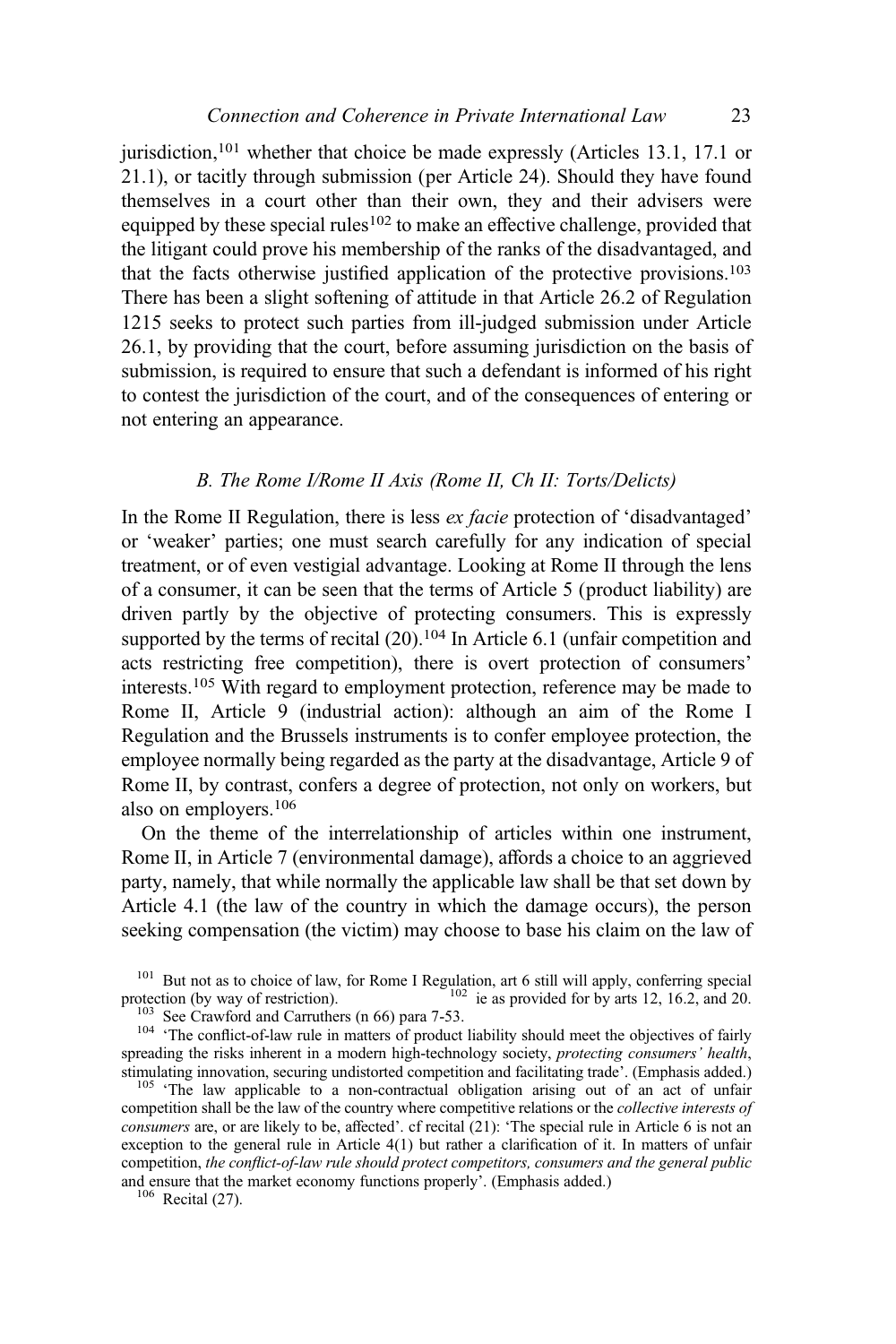the country in which the event giving rise to the damage occurred.107 This is a form of positive discrimination in favour of the victim.<sup>108</sup> There is a related question, not yet answered, concerning the internal coherence of Rome II, as to whether the benevolent Article 7 outranks Article 5 (product liability) in a situation where an allegedly defective product causes environmental damage. Arguably, in all situations where doubt arises about the ranking of choice of law rules, the victim should be able to invoke that provision which is more favourable to him.

## 1. Choice of law implications of the jurisdiction hierarchy

Although tactical advantage may result from the application of different choice of law rules governing, respectively, consumer actions in contract and in tort, speculation as to advantageous choice of law provision is brought down to earth by the rules of jurisdiction of the regime, in particular the supremacy of the rule of special jurisdiction in contract over that in tort, which precludes suit under the head of tort if there exists a contractual link between the parties.<sup>109</sup> There are therefore conflict of laws constraints upon party freedom to choose to sue in contract and tort in the alternative, in contrast with the situation which obtains under the domestic laws of some Member States. It is arguable, therefore, that the prescient adviser, in the product liability/consumer contract case, anxious not to exclude any advantage for his client, should recommend suing under Article 4 of Regulation 1215 (general jurisdiction; ex-Brussels Regulation, Article 2), to permit presentation of claims in the alternative.

But what is the position in terms of choice of law pleading once jurisdiction is established on any ground? If Article 4 jurisdiction is used, presumably the benefit to the claimant is that he may sue in contract or tort under Rome I or Rome II in the alternative, to hedge his risk or better his chances.<sup>110</sup> Moreover Article 4 is available where the circumstances cannot be said to fall into any of the special categories (in particular neither within contract nor tort)<sup>111</sup>. But if Article 7.1 or 7.3 of Regulation 1215 be used (special jurisdiction; ex-Brussels Regulation, Article 5.1 or 5.3), then the claimant's case would appear to be limited to an argument in contract or tort, respectively. It would seem as

<sup>&</sup>lt;sup>107</sup> In sympathy with the jurisdictional principle of ubiquity contained in *Bier BV v Mines de* Potasse D'Alsace SA (21/76) [1978] QB 708.<br><sup>108</sup> Recital (25): 'Regarding environmental damage, ... the principle that the polluter pays, fully

justifies the use of the principle of discriminating in favour of the person sustaining the damage<sup>7</sup>.<br>(Emphasis added.)

<sup>&</sup>lt;sup>109</sup> Kalfelis v Schroder [1988] ECR 5565; [1989] ECC 407 (a Brussels Convention case). See also Source Ltd v TUV Rheinland Holding AG [1998] QB 54. See Section II.D, above.

<sup>&</sup>lt;sup>110</sup> See Hill and Chong (n 39) para 5.6.8.<br><sup>111</sup> See *Kleinwort Benson Ltd v Glasgow City Council* [1999] 1 AC 153. But see above, Section III.B.1, re consideration of jurisdiction in cases of nullity of contract.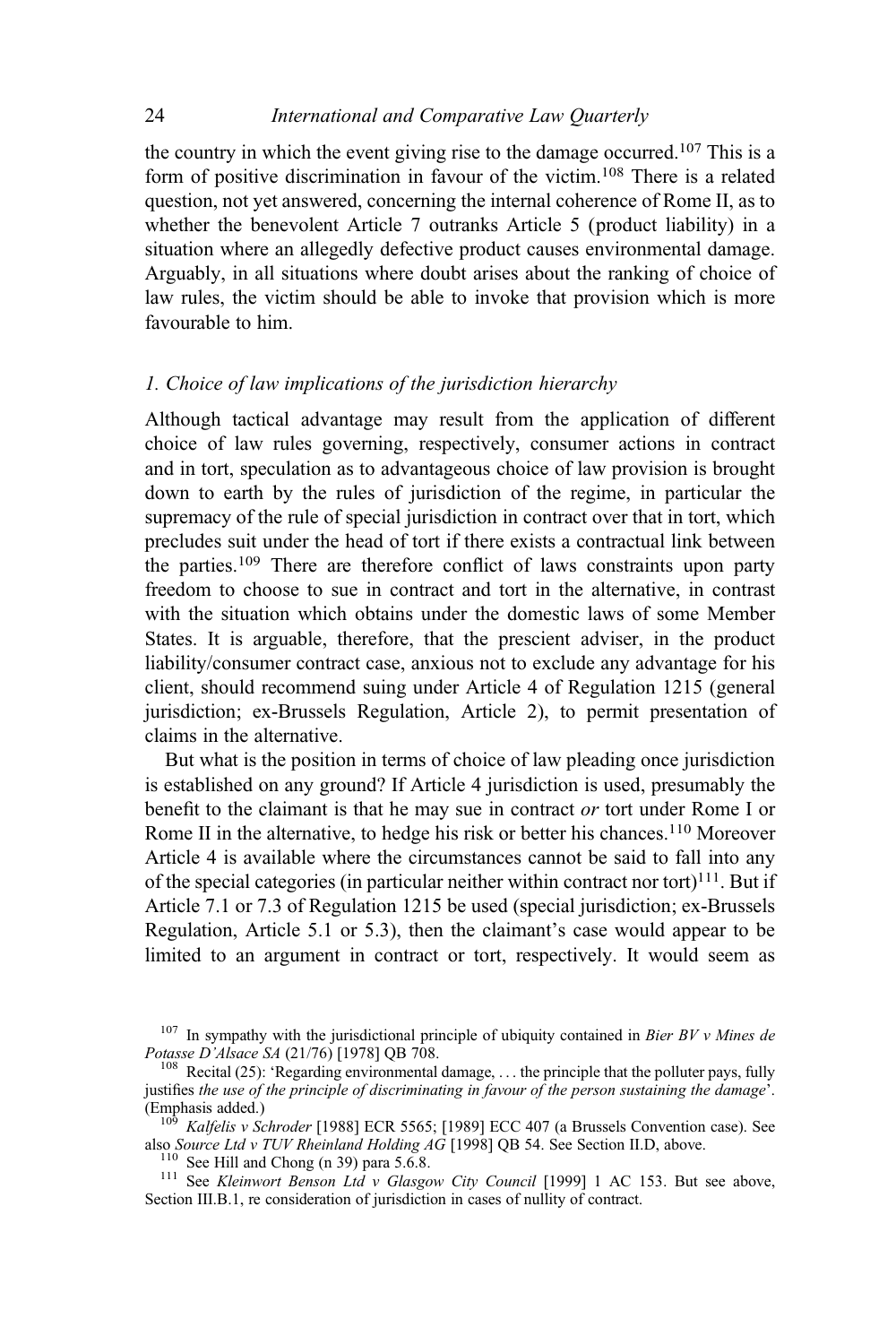impossible under the Brussels regime, as in any steeplechase, to change horses once through the gate.<sup>112</sup>

There is a question whether or not this apparently felicitous equine metaphor is indeed well chosen; not only might the legal situation before a national court be, in practice, a little more flexible than indicated, but also it is possible that in strict law the point still may be open. Riding two horses at the same time is a feat which may be achievable in the jurisdictional context, for example, where the two claims in contract and tort, though arising essentially out of the same set of circumstances, are entirely separate, the claim in contract being founded simply on an argument that payment was due, and the claim in tort resting on an alleged misstatement by an employee of the defendant as to the correct manner of payment.<sup>113</sup> That a court properly seised under Article 24 (exclusive jurisdiction; ex-Brussels Regulation, Article 22) may deal incidentally with 'non-exclusive' issues; and that a 'non-exclusive forum' may deal incidentally with an 'exclusive' issue is an interesting, but distinguishable point from that under scrutiny—for in the Article 24 scenario, the issues being advanced are principal and auxiliary, rather than 'alternative' claims. By way of contrast, the ECJ in Kalfelis made clear that since the bases of special jurisdiction constitute derogations from the principle that the courts of the State where the defendant is domiciled have jurisdiction, and these derogations must be interpreted strictly, it must be accepted that a court with special jurisdiction in tort dealing with the part of a claim which is based on tort, does *not* have jurisdiction to deal with the other parts of the same claim which are not so based.<sup>114</sup> Generally, however, what must first be decided is whether, in terms of jurisdiction under Regulation 1215, the claim pertains to contract or to tort: 'jurisdiction is not allocated according to the remedy sought'. <sup>115</sup> Since the contract and tort bases of special jurisdiction are mutually exclusive,  $116$  it follows that, if the claim is founded upon a contractual agreement, the fact that under the national law of the forum a claim might lie also in tort is irrelevant.<sup>117</sup> This canter round the course tends to confirm the assertion that, in a single race, one may not change horses.

It is necessary to examine the Rome I/Rome II borderland in the situation where a consumer is injured by the defective product which was the subject of

<sup>112</sup> Base Metal Trading Ltd v Shamurin [2005] 1 WLR 1157, being concerned with choice of law, is not on all fours with the point under discussion.

 $1^{13}$  Example cited in Cheshire, North & Fawcett (n 39) 252, discussing Domicrest v Swiss Bank Corporation [1999] QB 548, per Rix J at 561.<br><sup>114</sup> Kalfelis v Schroder [1988] ECR 5565; [1989] ECC 407, para 19.<br><sup>115</sup> Kleinwort Benson Ltd v Glasgow City Council [1996] QB 678 (Court of Appeal—reversed

by House of Lords on another point), per Millett LJ, at 698, cited with approval in Source Ltd v TUV Rheinland Holding AG [1998] QB 54, per Staughton LJ at 63.

<sup>116</sup> Discussed above, Section II.D. See discussion in *Cheshire*, *North & Fawcett's Private International Law* (n 39) 251–2.

<sup>117</sup> But see L Merrett, *Employment Contracts in Private International Law* (OUP 2011) at para 4.49, pertaining to a distinction which may be legitimate to make in connection with the specialties of employment cases.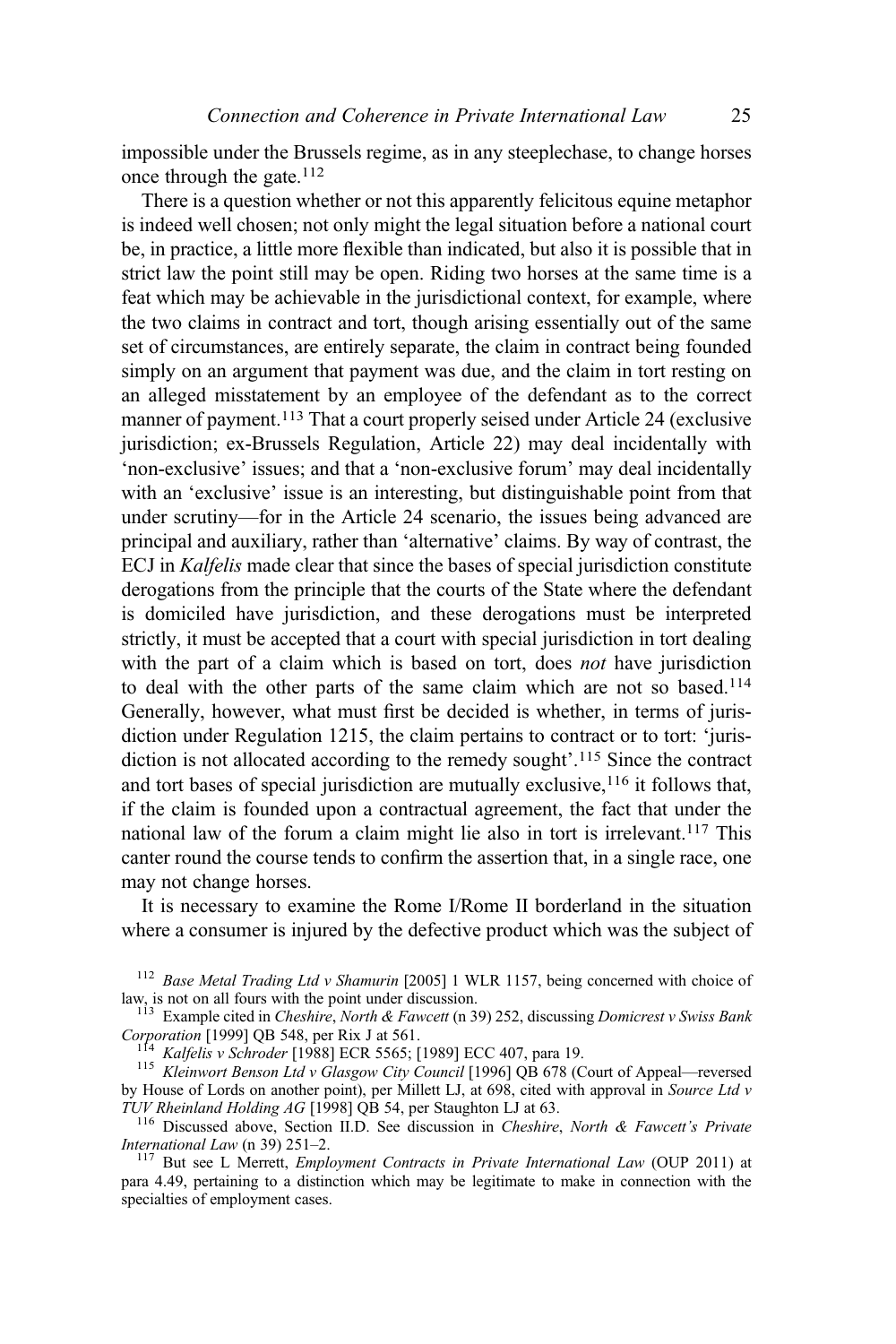his consumer contract. A different outcome might be produced by application of the Rome I Regulation, Article 6 (consumer contracts), than by application of the Rome II Regulation, Article 5 (product liability). Admittedly, the first localizing agent under both provisions is the law of the habitual residence of the consumer, but, especially under Rome II, there are other possibilities, which not implausibly the forum might follow, such as the law of the country of acquisition of the product,  $118$  or the law of the country in which the damage occurred,119 and account also would require to be taken of a general discretion available to the forum under Article 5 of Rome II.<sup>120</sup> Additionally, party choice of law appears to be unfettered in relation to product liability under Rome II (whether direct choice within the terms of Article 14,121 or at second remove by virtue of choice of applicable law in related contractual matters, per Article 5.2), whereas choice of law, though permitted in principle with regard to consumers under Article 6.3 of the Rome I Regulation, cannot deprive a consumer of the protection afforded to him by those rules of the otherwise applicable law (of his habitual residence) which cannot be derogated from by contract. It is impossible to say in the abstract which instrument would prove more beneficial to a consumer, but the Rome I Regulation appears to provide greater certainty as to governing law than does the Rome II Regulation.

### C. Restrictions on Party Autonomy: The Temporal Dimension

Since Regulation 1215, like the Brussels Regulation, is infused in Chapter II, Sections 3, 4 and 5 with examples of protective concern to prevent the naïve and unwary from making a choice of court to their detriment, and since the Rome I Regulation equally is characterized by the same concern with regard to choosing an applicable law unfavourable to a person of inferior bargaining power, it is perhaps surprising that the Rome II Regulation, by allowing expressly freedom of choice of governing law per Article 14, makes only limited attempts to safeguard weaker parties. Such mandatory protections as are contained in Rome II (in the form of prohibitions against contracting out of the applicable law rules provided by the Regulation) are to be found in Article 6.4, to the effect of forbidding contracting out of the applicable law rule contained in Article 6 (unfair competition and acts restricting free competition), and in Article 8.3 (infringement of intellectual property rights), by means of choice under Article 14.<sup>122</sup>

The principal protection is founded upon the factor of time, that is, whether the choice of law may be made before or only after the event giving rise to the

<sup>&</sup>lt;sup>118</sup> Rome II, art 5.1.b.<br><sup>120</sup> Rome II, art 5.2. Rome I Regulation, art 6 affords the forum no such discretion.<br><sup>121</sup> Contrast Rome II, arts 6.4 (unfair competition) and 8.3 (infringement of intellectual property rights). <sup>122</sup> Arts 6.4 and 8.3 both provide that: 'The law applicable under this Article may not be

derogated from by an agreement pursuant to Article 14.'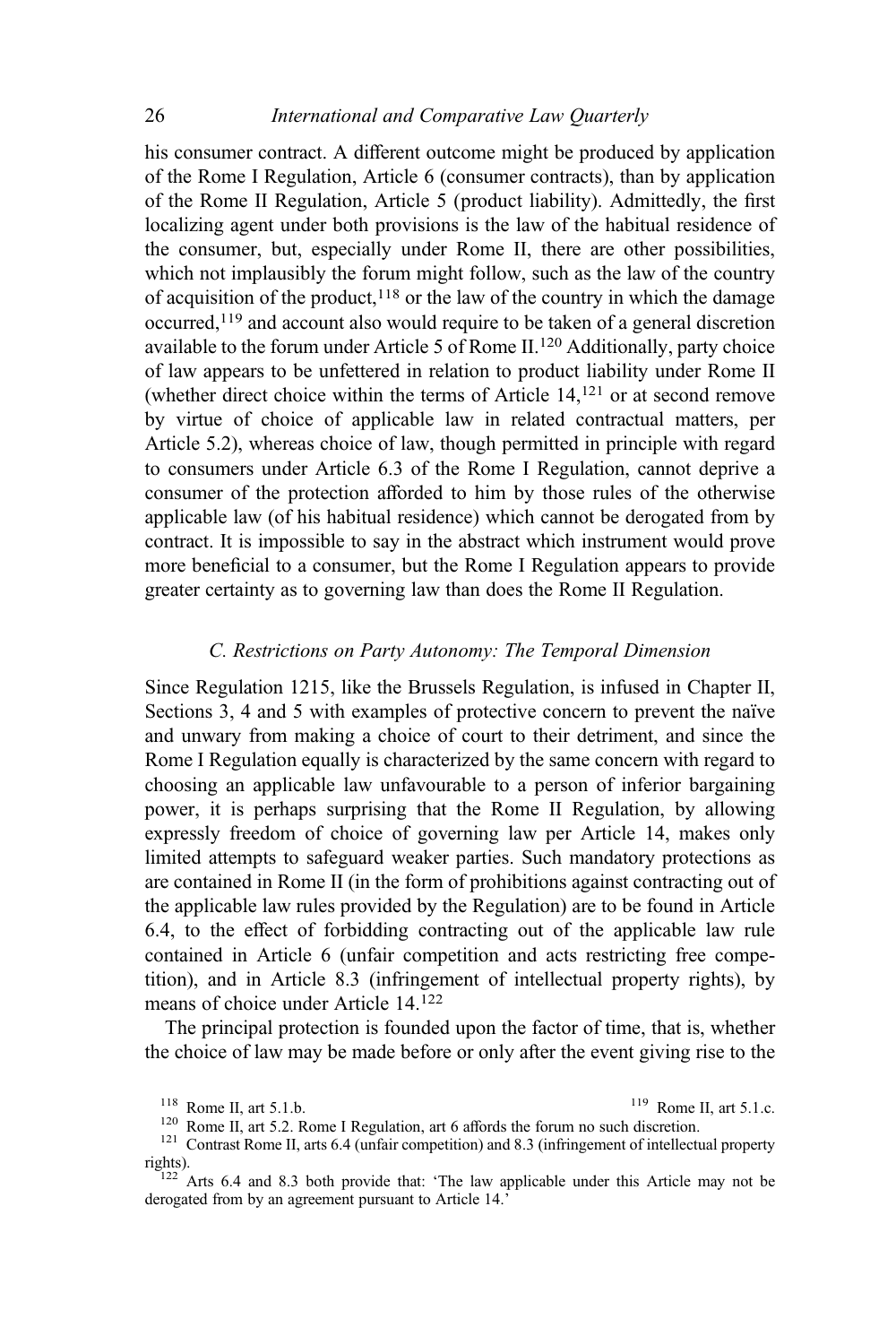damage occurred. Parties who are pursuing a commercial activity are authorized in terms of Article 14.1.b to make a choice of law by an agreement freely negotiated before the event giving rise to the damage. Other parties may agree to submit the issue to the law of their choice only by an agreement entered into after the event.123 During the Rome II negotiations, the principle of party autonomy and the temporal dimension were matters of active debate.124 The resulting provision is a compromise among strongly held differing Member State views. For the UK, express authorization of such autonomy is a novelty.125

Choice ex ante is not available to non-commercial parties. Yet choice ex post is not necessarily informed choice, permission to choose the applicable law only after the event being no guarantee that advantage will not be taken of the weaker or less well-informed party. Nevertheless, the theory behind the limitation of parties to choice *ex post* seems to be that they will thereby be protected from inadvertently waiving their rights, or yielding to the will of the other party in advance of the dispute. Similarly, in Regulation 1215, parties deemed to be weak (where there is inequality, real or supposed, in bargaining power) are restricted in their exercise of free will to the making of choices after the event or within certain safeguards.126 There being no specific guidance in Article 14 or in recital (31) of Rome II on the definition of 'pursuing a commercial activity', it is not entirely clear whether an employee could be regarded as pursuing a commercial activity. Only if that were the case, could the employer and employee in the employment contract make a choice of law in tort ex ante; <sup>127</sup> in that situation, a degree of protection could be afforded to the employee by the terms of Article 8 of the Rome I Regulation. If, however, the employer/employee agreement as to choice of law in (future) torts was a discrete agreement, separate from the main employment contract, the Article 8 protection would slip. Ex facie, there is no requirement in Article 14 of Rome II that commercial activities are being undertaken by parties of equal bargaining power.

 $123$  See also recital (31): 'To respect the principle of party autonomy and to enhance legal certainty, the parties should be allowed to make a choice as to the law applicable to a noncontractual obligation. This choice should be expressed or demonstrated with reasonable certainty by the circumstances of the case. Where establishing the existence of the agreement, the court has to respect the intentions of the parties. Protection should be given to weaker parties by imposing certain conditions on the choice.'

 $124$  See A Dickinson, The Rome II Regulation: The Law Applicable to Non-Contractual Obligations (OUP 2008) 540; and JM Carruthers and EB Crawford, 'Variations on a Theme of Rome II: Reflections on Proposed Choice of Law Rules for Non-Contractual Obligations, Part I' (2005) 9 EdinLR 65, 87-8.

<sup>125</sup> PM North, *Essays in Private International Law* (OUP 1993) 85–6.<br><sup>126</sup> Regulation 1215, arts 15, 19 and 23 (ex-Brussels I Regulation, arts 13, 17 and 21).<br><sup>127</sup> cf example postulated above at Section III.C.2.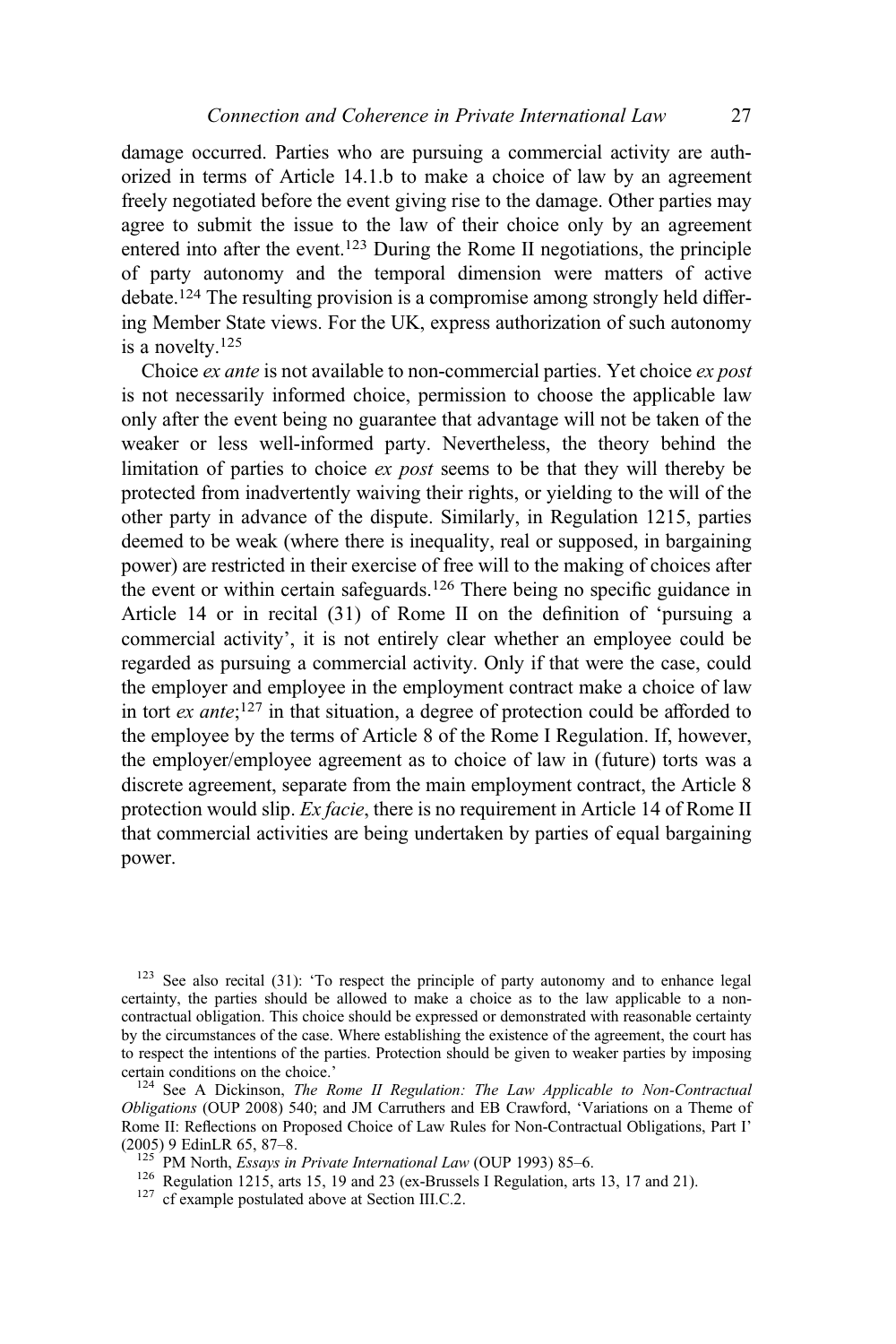#### V. CONCLUSION

What emerges from this examination is that there exists a strong degree of connection and interdependence between and among the main jurisdiction and applicable law instruments in the private international law of obligations. The conclusion that these instruments are operating, or will operate, in a refined and mutually cooperative manner does not mean, however, that the Regulations are entirely self-contained (for private international law instruments are subject, for example, to Community law)<sup>128</sup> or self-sufficient.<sup>129</sup>

Outside the private international law of obligations, a complication which must be reflected upon is the comprehensiveness or otherwise of the European harmonization programme within Europe as a result, first, of the UK/Irish discretion to opt-in,<sup>130</sup> and secondly, of the possibility of nonparticipation by certain Member States in certain (family law) instruments.131 Additionally, certain of the newer instruments, by virtue of the exclusions from their respective scopes, seem to be ripe for the production of demarcation problems.<sup>132</sup> This problem, though visible in relation to nullity of contract, is more pressing in family law and property matters, and seems increasingly to be a feature of the advancing harmonization programme.

The territorial scope of EU instruments on jurisdiction and the recognition and enforcement of judgments, notoriously, is not beyond argument, as evidenced by decisions in  $Owusu^{133}$  and  $Orams$ ,  $134$  and development of

 $^{129}$  For example, in disputes concerning individual contracts of employment, questions may arise as to the intended territorial scope of a domestic statute of the *lex causae*. See further Merrett (n 117) para  $1.12-1.16$ ; and Crawford and Carruthers (n 66) para  $3.07$ .

 $^{130}$  Protocol No 21 on the position of the UK and Ireland in respect of the Area of Freedom, Security and Justice (OJ 2008 C115/295) (ex-Protocol No 4 (OJ 1997 C340/99)).

 $^{131}$  eg enhanced cooperation per Council Regulation (EU) No 1259/201 of 20 December 2010 implementing enhanced cooperation in the area of the law applicable to divorce and legal

 $\frac{132}{132}$  As among eg Regulation (EU) No 650/2012 of the European Parliament and of the Council of 4 July 2012 on jurisdiction, applicable law, recognition and enforcement of decisions and acceptance and enforcement of authentic instruments in matters of succession and on the creation of a European Certificate of Succession; the Proposal for a Council Regulation on jurisdiction, applicable law and the recognition and enforcement of decisions in matters of matrimonial property regimes COM (2011) 126 final; 2011/0059 (CNS); and the parallel Proposal for a Council Regulation on jurisdiction, applicable law and the recognition and enforcement of decisions regarding the property consequences of registered partnerships COM (2011) 127 final; 2011/0060

(CNS).<br><sup>133</sup> Owusu v Jackson (t/a Villa Holidays Bal Inn Villas) (C-281/02) [2005] QB 801. See also<br>Samengo-Turner v J&H Marsh & McLennan Services Ltd [2007] EWCA Civ 723.

 $^{134}$  Orams v Apostolides [2007] 1 WLR. 241, reversed by Apostolides v Orams Case C-420/07, Times, 1 May 2009.

<sup>&</sup>lt;sup>128</sup> Rome I Regulation, art 23; and Rome II Regulation, art 27. Further, with regard to road traffic accidents taking place within the EU, for example, account must be taken of Directive 2009/ 103/EC of the European Parliament and of the Council of 16 September 2009 relating to insurance against civil liability in respect of the use of motor vehicles, and the enforcement of the obligation to insure against such liability (OJ 2009 L263/11). See also the Proposal for a Regulation on a Common European Sales Law (CESL) (COM (2011) 635 final; 2011/0284 (COD)).